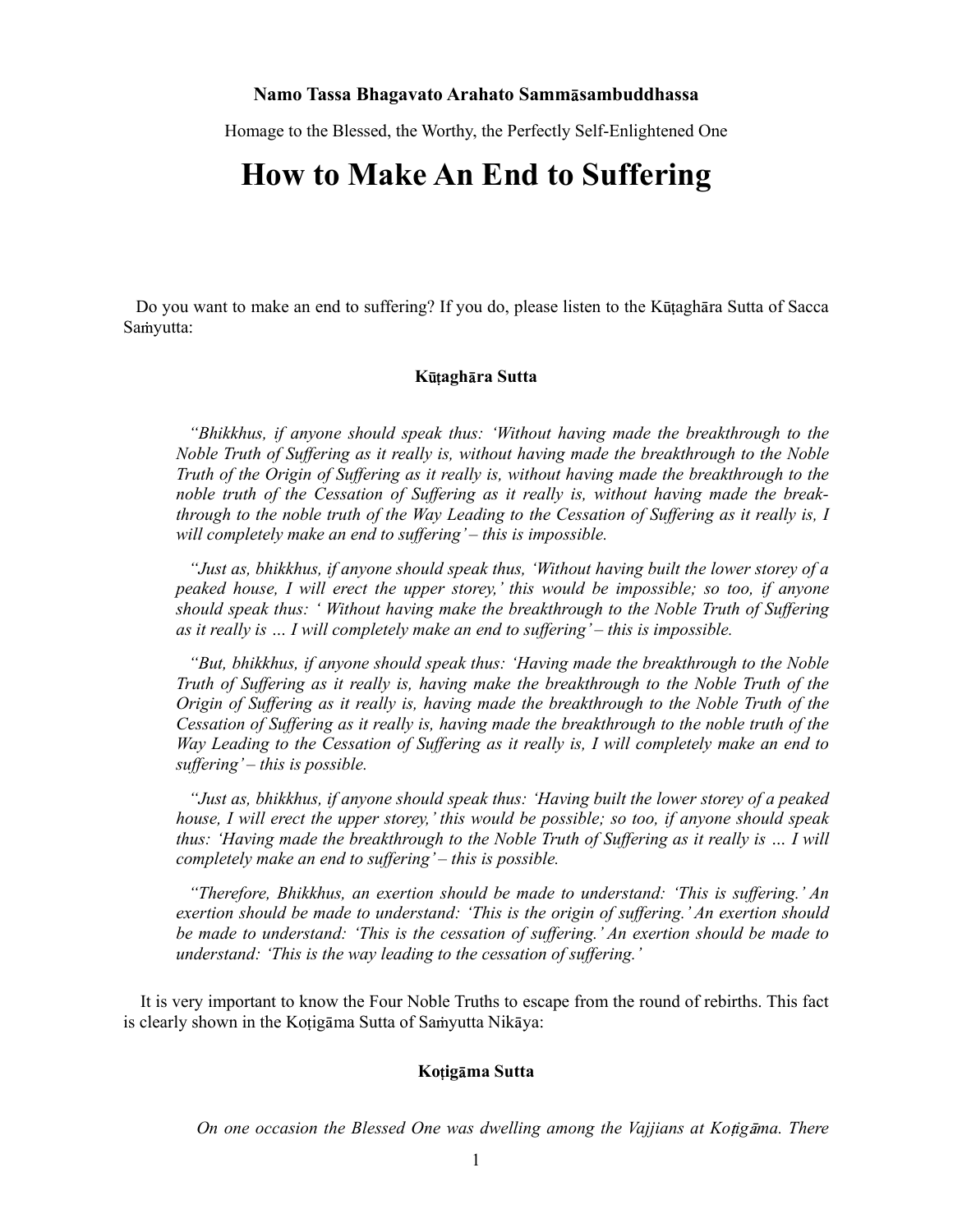*the Blessed One addressed the bhikkhus thus: "Bhikkhus, it is because of not understanding and not penetrating the Four Noble Truths that you and I have roamed and wandered through this long course of sa*m*s*a*ra. What four?* 

*"It is, bhikkhus, because of not understanding and not penetrating the Noble Truth of Suffering that you and I have roamed and wandered through this long course of same ara. It is because of not understanding and not penetrating the Noble Truth of the Origin of Suffering ... the Noble Truth of the Cessation of Suffering … the noble truth of the Way Leading to the Cessation of Suffering that you and I have roamed and wandered through this long course of sa*m*s*a*ra.* 

*"That Noble Truth of Suffering, bhikkhus, has been understood and penetrated. That Noble Truth of the Origin of Suffering has been understood and penetrated. That Noble Truth of the Cessation of Suffering has been understood and penetrated. That Noble Truth of the Way Leading to the Cessation of Suffering has been understood and penetrated. Craving for existence has been cut off; the conduit to existence has been destroyed; now there is no more renewed existence."* 

*This is what the Blessed One said. Having said this, the Fortunate One, the Teacher, further said this:* 

*"Catunna*m *ariyasacc*a*na*m*, yath*a*bh*u*ta*m *adassan*a*; sa*m*sita*m *d*i*ghamaddh*a*na*m*, t*a*su t*a*sveva j*a*tisu.* 

*"T*a*ni et*a*ni di*tt*h*a*ni, bhavanetti sam*u*hat*a*, ucchinna*m *m*u*la*m *dukkhassa, natthid*a*ni punabbhavo." --* 

*"Because of not seeing as they are The Four Noble Truths, We have wandered through the long course In the various kinds of births.* 

*"Now these truths have been seen; The conduit to existence is severed; Cut off is the root of suffering: Now there is no more renewed existence."* 

## **The Noble Truth of Suffering**

What is the Noble Truth of Suffering (dukkha-sacca)? In the Dhammacakkapavatana Sutta, the Buddha explains it in a brief way thus: *'In short, the five aggregates subject to clinging are suffering.'* The five aggregates subject to clinging are objects of insight knowledge.

What are the five aggregates subject to clinging? They are

*r*u*pup*a*d*a*nakkhandha, vedanup*a*d*a*nakkhandha, sa*bb*up*a*d*a*nakkhandha, sa*v*kh*a*rup*a*d*a*nakkhandha, vi*bb*a*n*up*a*d*a*nakkhandha,*

which mean the clinging aggregate of materiality, the clinging aggregate of feeling, the clinging aggregate of perception, the clinging aggregate of formations, the clinging aggregate of consciousness.

What is the clinging aggregate of materiality? In Khandha Sutta of Khandha Vagga Samyutta (S22, 48) the Buddha taught: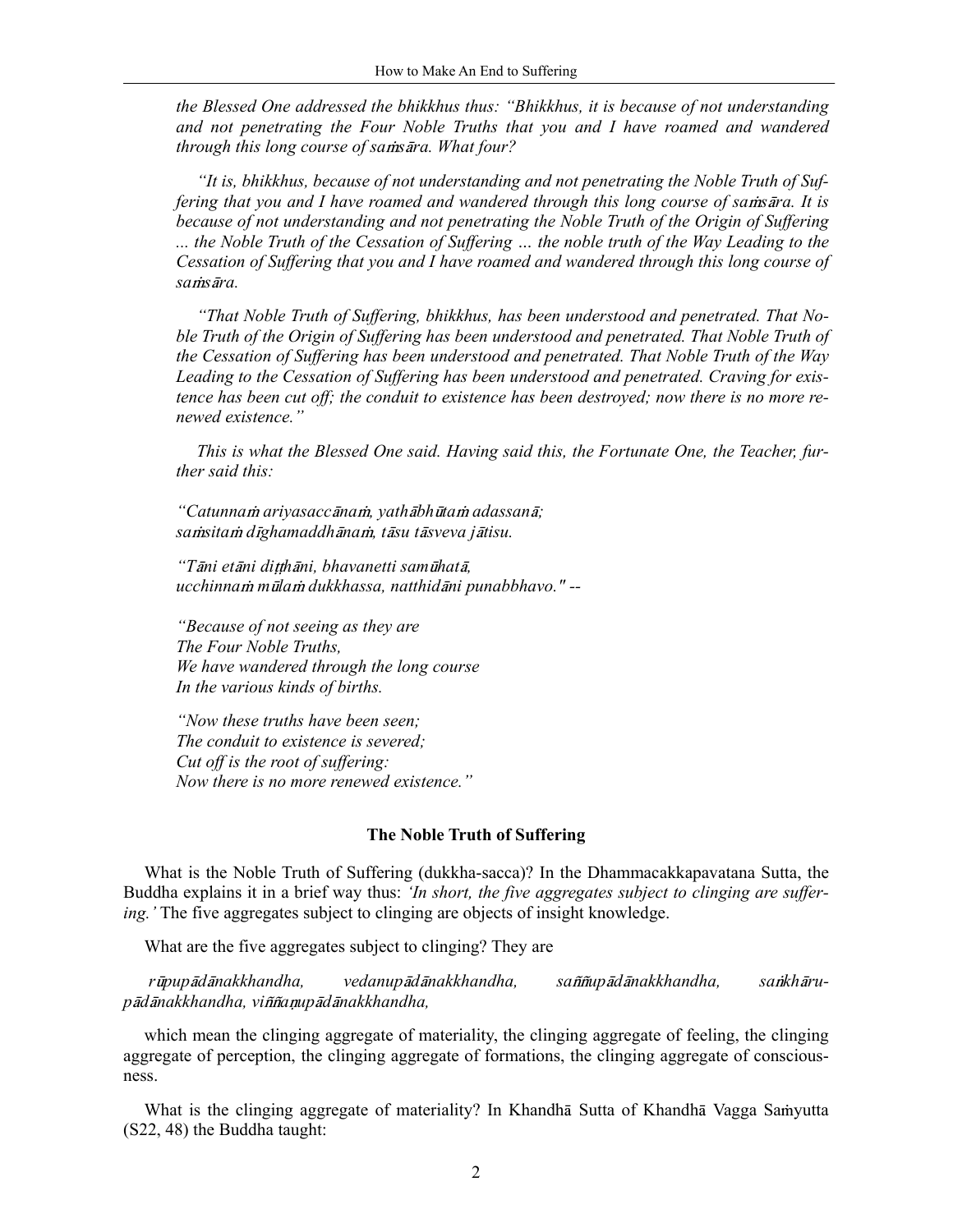'*Ya*m *ki*b*ci r*u*pa*m *at*i*t*a*n*a*gatapaccuppanna*m *ajjhatta*m *v*a *bahiddh*a *v*a *ol*a*rika*m *v*a *sukhuma*m *v*<sup>a</sup> hīnam vā panitam vā vam dūre santike vā sāsavam upādāniyam ayam vuccati rūpupādānakkhandho.'

This is the explanation of the Buddha. The meaning is:

*'Whatever materiality there is, be it past, future, or present, internal or external, gross or subtle, inferior or superior, far or near, all these types of materiality that are the objects of clinging or grasping are called the clinging aggregate of materiality.'*

In the same way the Buddha explains the clinging aggregates of feeling, perception, formations and consciousness. So you should understand that the dukkha-sacca-dhammas (things pertaining to the Noble Truth of Suffering) not only include the present five aggregates subject to clinging but also the future and past, internal and external, gross and subtle, inferior and superior, far and near five aggregates subject to clinging.

Why are these five aggregates subject to clinging? Beings' mind and bodies are composed of five aggregates. Due to ignorance, worldlings identify materiality as 'I', 'mine' or 'my self.' In this way, craving and clinging towards materiality occur. The same applies to craving and clinging towards feeling, perception, volitional formations, and consciousness. So these five aggregates are subject to clinging for worldlings, who have not seen things or dhammas as they really are. Actually, except supramundane mentality all aggregates are aggregates subject to clinging.

Without realizing the Four Noble Truths, one cannot attain Nibbana. If you want to attain Nibbana, you should try to realize the Four Noble Truths. Among the Four Noble Truths, dukkha-sacca is one. dukkha-sacca-dhammas include the aforementioned eleven types of five aggregates subject to clinging. So if you want to escape from the round of rebirths, you should try to understand all of them.

# **The Noble Truth of the Origin of Suffering**

What is the Noble Truth of the Origin of Suffering (samudaya-sacca)? In the Dhammacakkapavatana Sutta the Buddha taught that craving is Noble Truth of the Origin of Suffering (samudayasacca). In Nidana Vagga Samyutta the Buddha taught that the dependent origination is also samudaya-sacca. So ignorance (avijjā), craving (tanhā), clinging (upādāna), volitional formations (sankhara), and kammic force (kamma) are all samudaya-sacca. In short, all wholesome kammic forces that can lead to renewed existence and all unwholesome kammic forces are samudaya-sacca. In the Sacca Vibhanga the Buddha taught samudaya-sacca in five ways:

- 1. Craving (tanha) is samudaya-sacca.
- 2. The ten defilements (greed, hatred, delusion, conceit, wrong view, doubt, sloth, restlessness, lack of moral shame, lack of moral dread) are also samudaya-sacca.
- 3. All unwholesome states (akusala dhamma) are samudaya-sacca.
- 4. All unwholesome states and three wholesome roots (alobha, adosa, amoha) that can lead to renewed existence are samudaya-sacca.
- 5. All wholesome states that can lead to renewed existence and all unwholesome states, or all wholesome kammic forces that can lead to renewed existence and all unwholesome kammic forces are samudaya-sacca.

Both dukkha-sacca dhammas and samudaya-sacca dhammas are objects of vipassana insight knowledge, so if you want to practice vipassana to make an end to suffering, first you should try to understand them.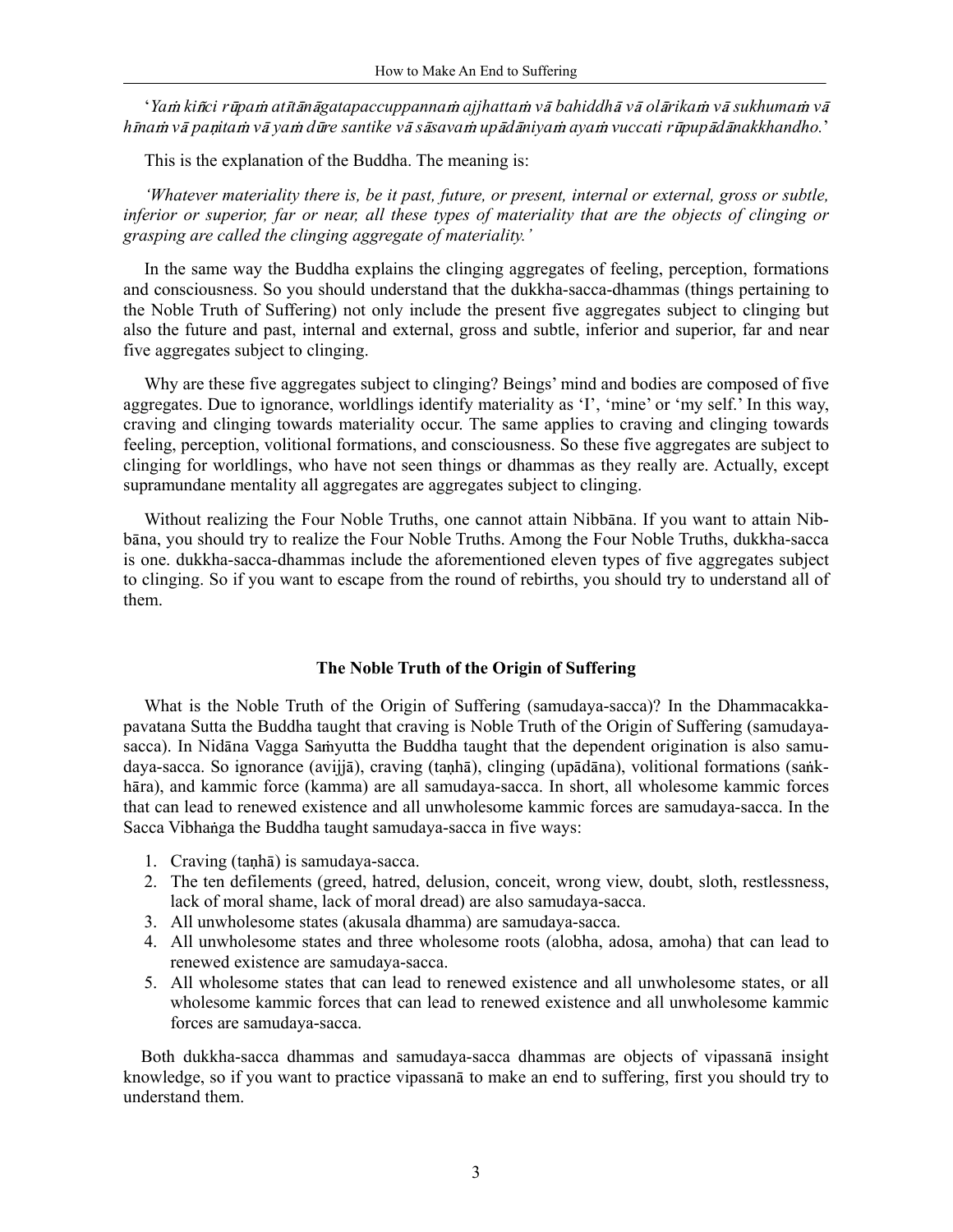## **The Noble Truth of the Cessation of Suffering**

What is the Noble Truth of the Cessation of Suffering (nirodha-sacca)? In the Dhammacakkapavatana Sutta the Buddha taught that the remainderless cessation of craving is nirodha-sacca. In some other Suttas the Buddha taught that the remainderless cessation of dukkha-sacca is also nirodha-sacca. Why did the Buddha teach it in two ways? They are the same. Because of the remainderless cessation of craving, or because of the remainderless cessation of ignorance, craving, clinging, formations and kammic force, the five aggregates (dukkha-sacca) will completely cease without remainder. The five aggregates completely cease without remainder because of the cessation of causes. If the causes completely cease without remainder, the five aggregates will also completely cease without remainder. So they are the same. That is why sometimes the Buddha taught that the remainderless cessation of craving is nirodha-sacca, and sometimes He taught that the remainderless cessation of the five aggregates is nirodha-sacca.

Actually Nibbana is nirodha sacca. The two types of cessation arise due to the Noble Path Knowledge, which takes Nibbana as an object. Four types of Noble Path Knowledge, taking Nibbana as an object, destroy defilements without remainder stage by stage. Due to the remainderless cessation of defilements, kamma cannot produce any aggregates after Parinibbana, the final cessation. So five aggregates also cease without remainder. But to understand Nibbana is very difficult for some disciples. Because of this reason the Buddha taught either of the two types of cessation to be nirodha sacca. Sometimes Nibbāna is called asankhata dhātu, unconditioned element. Therefore asankhata, Nibbāna, is a cause, two types of cessation are effects. So Nibbāna can be considered either as a cause or as an effect.

 Nirodha-sacca can be either a cause or an effect. Again, the remainderless cessation of defilements is called Kilesa-Parinabbana = the final cessation of defilements without remainder. The remainderless cessation of five aggregates is also called Kandha-Parinibbana = the final cessation of five aggregates without remainder.

Furthermore the remainderless cessation of defilements is also called Saupadisesa-Nibbana = having the substratum of life remaining, which means that although the defilements cease completely without remainder, the five aggregates still exist. The remainderless cessation of the five aggregates is also called Anupadisesa-Nirodha  $=$  the final cessation without any substratum, which means the final cessation of the five aggregates without remainder.

For example, the Buddha's remainderless cessation of defilements arose in Him when He became the Enlightened One. His Four Noble Paths, taking the unconditioned element (Nibbana) as object, destroyed all defilements stage by stage without remainder at Gaya. Forty-five years later he took Mahāparinibbāna, the final cessation of five aggregates without remainder at Kusinārā.

Nibbana is the unconditioned element, which is the object of the supramundane Four Noble Paths and Fruitions. However before realising Nibbana, during vipassana practice, there are two types of cessation that are taken as object. i.e. the remainderless cessation of defilements and the remainderless cessation of the five aggregates . The insight knowledge that realizes these objects is called Udaya-vaya-ñāna (the knowledge of the rising and passing away of formations).

# **The Noble Truth of the way Leading to the Cessation of Suffering**

What is the Noble Truth of the way Leading to the Cessation of Suffering (magga-sacca)? It is the Noble Eightfold Path. Sometimes the Noble Eightfold Path is called '*magga-sacca'*. But in the Dhammacakkapavatana Sutta, the Buddha called it '*dukkhanirodhag*a*min*i *pa*t*ipad*a *ariyasacca*' i.e. the noble truth of the practice leading to the cessation of suffering. These two names have the same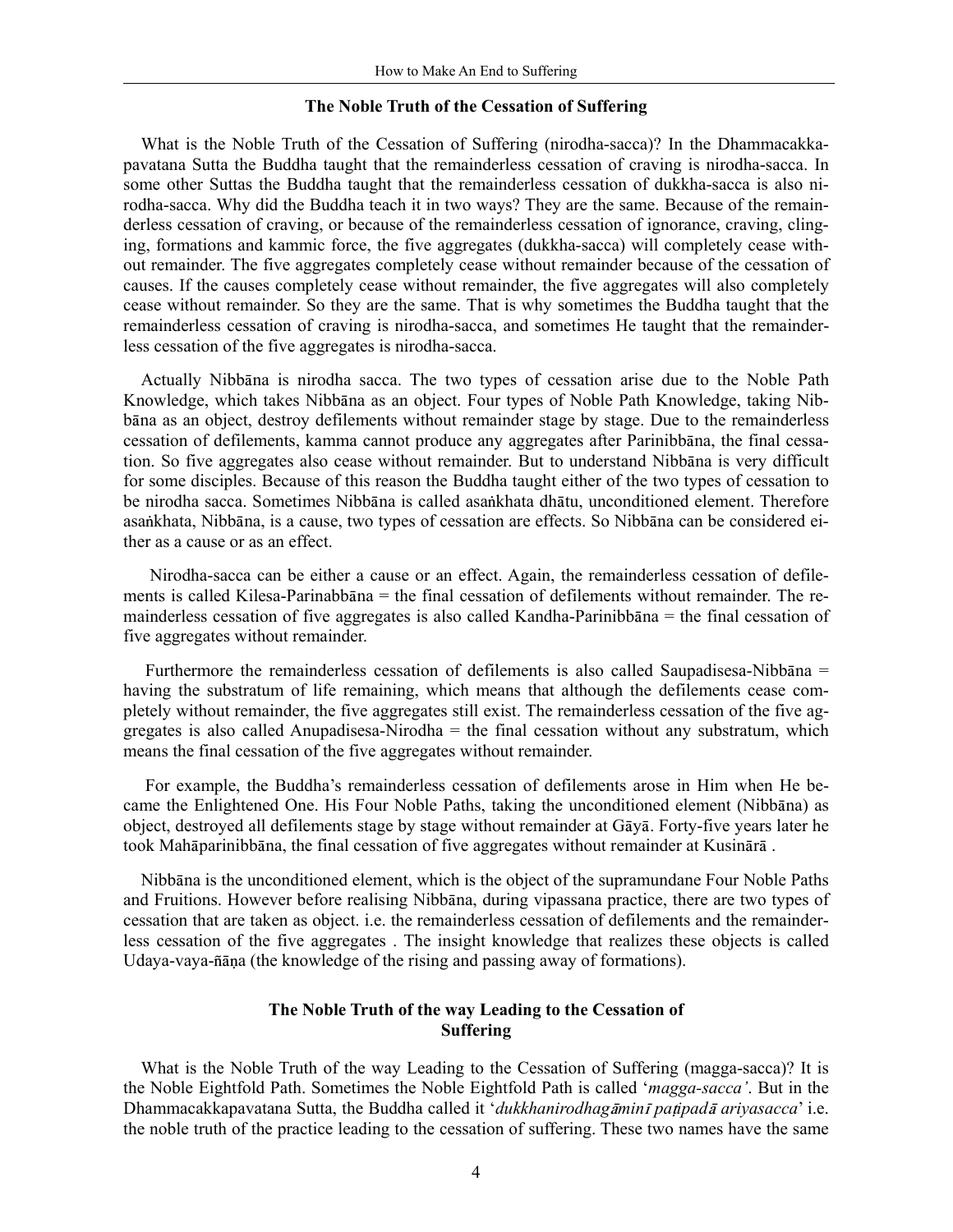meaning.

There are two types of the Noble Eightfold Path: mundane and supramundane. To arrive at the supramundane Noble Eightfold Path, you must first develop the mundane Noble Eightfold Path. The supramundane Noble Eightfold path, arises only once in any individuals mind stream, and so is not itself developed. The mundane path however is developed gradually according to the cultivation of the individual. In the mundane Noble Eightfold Path, while you are practising vipassanâ, there are five factors of the Noble Eightfold Path present at the same time. For example, if you can discern the five aggregates and their causes, then you must pay attention to the three characteristics of these sankhāra-dhammas (conditioned things). Both dukkha-sacca-dhammas and samudaya-saccadhammas are called savkhara-dhammas, formations. By seeing their impermanent nature, you must understand them as anicca. By seeing their nature of being oppressed by the arising and passing away, you must understand them as dukkha. By seeing their nature of not having a permanent self, you must understand them as anatta. While you are contemplating in this way, you know the impermanent nature, unpleasant nature and non-self nature of these sankhara-dhammas. This knowledge is called Right View. The application of the mind to these sankhara-dhammas and the impermanent nature, unpleasant nature and non-self nature of these sankharadhammas is called Right Thinking. Right Thinking always arises together with Right View. The effort you exert to see the impermanent nature, unpleasant nature and non-self nature of these sankhara-dhammas is called Right Effort. Mindfulness on the impermanent nature, unpleasant nature and non-self nature of these sankhāra-dhammas is called Right Mindfulness. Concentration on the impermanent nature, unpleasant nature and non-self nature of these sankhara-dhammas is called Right Concentration. So while a meditator is practising vipassanâ, five factors of the Noble Eightfold Path are present. The three of Right Speech, Right Action and Right Livelihood are the training of virtue. Before you practise samatha and vipassanâ, you must have undertaken the training of virtue. Thus altogether there are eight factors of the Noble Eightfold Path. But the three factors of the training of virtue arise separate from the other five factors. These three do not arise together with the vipassanâ knowledge. It means they cannot arise together in the same consciousness moment, or within the same cognitive-process, in mundane noble path.

At the end of vipassana practice, when a meditator realizes Nibbana, the eight factors of the Noble Eightfold Path are present. They are called supramundane Noble Eightfold Path. Realizing Nibbana is called Right View. The application of the mind to Nibbana is called Right Thinking. The effort to realize Nibbana is called Right Effort. Mindfulness on Nibbana is called Right Mindfulness. Concentration on Nibbana is called Right Concentration. The defilements that can cause offences against Right Speech, Right Action and Right Livelihood are destroyed by Path knowledge. So these three factors also arise together with Path knowledge. Thus while a meditator realizes Nibbana, all the eight factors of the Noble Eightfold Path are present.

#### **Sam**a**dhi Sutta**

How should you practice to know the Four Noble Truths? Please listen to the following passage from the Samadhi Sutta of Sacca Samyutta:

*"Bhikkhus, develop concentration. A bhikkhu who is concentrated understands dhammas as they really are.* 

*"And what does he understand as it really is? He understands as it really is: 'This is suffering (dukkha-sacca).' He understands as it really is: 'This is the origin of suffering (samudaya-sacca).' He understands as it really is: 'This is the cessation of suffering (nirodhasacca).' He understands as it really is: 'This is the way leading to the cessation of suffering*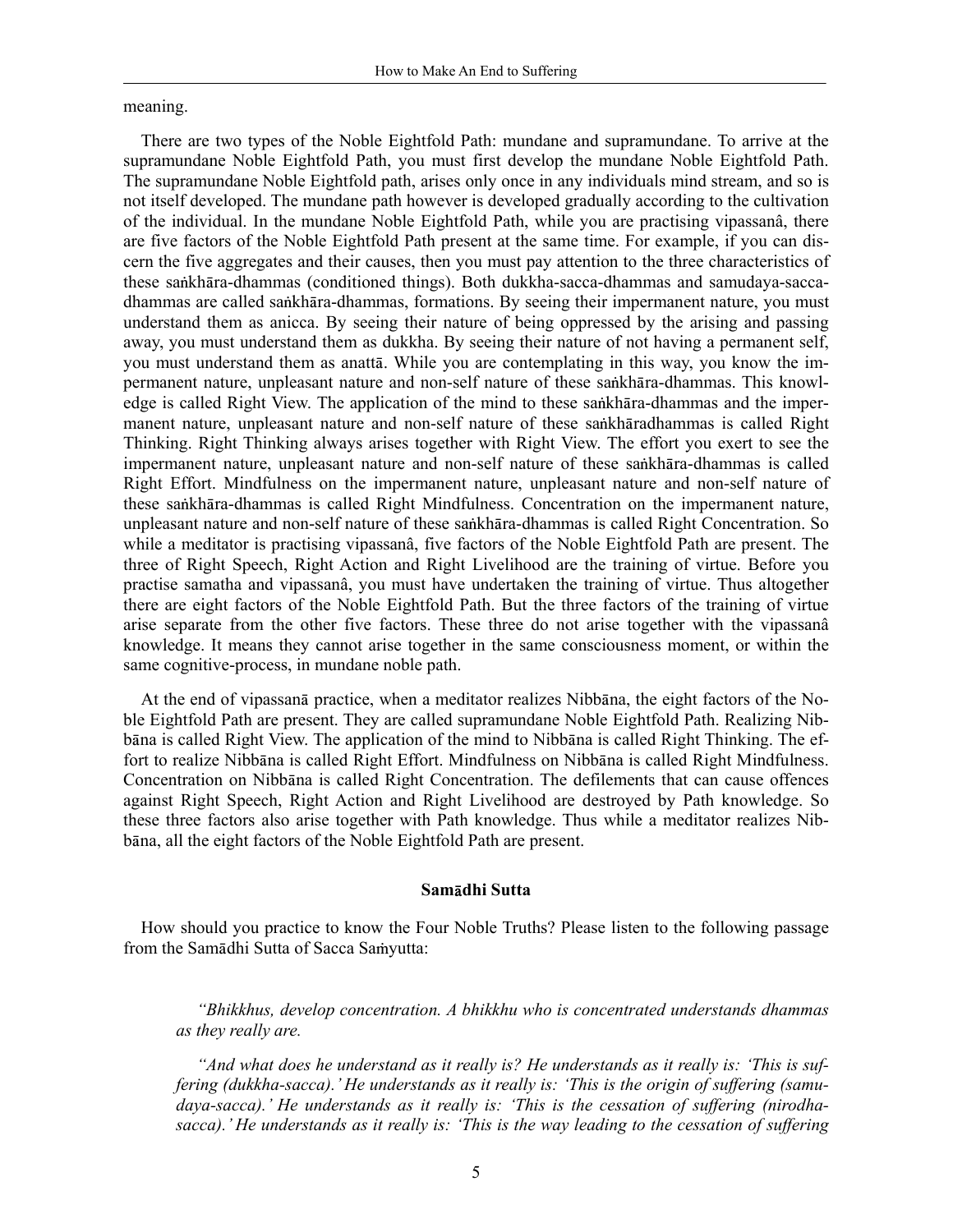#### *(magga-sacca).'*

*"Bhikkhus, develop concentration. A bhikkhu who is concentrated understands dhammas as they really are.* 

*"Therefore, bhikkhus, an exertion should be made to understand: 'This is suffering (dukkha-sacca).' An exertion should be made to understand: 'This is the origin of suffering (samudaya-sacca).' An exertion should be made to understand: 'This is the cessation of suffering (nirodha-sacca).' An exertion should be made to understand: 'This is the way leading to the cessation of suffering (magga-sacca).'"* 

So to know the Four Noble Truths you should first develop concentration. There are forty samatha meditation subjects for concentration practice. You may choose any of them. Here I would like to first explain anapanasati meditation, mindfulness of breathing, and then explain how you should try to realize the Four Noble Truths.

I should like to explain how to practice according to the Mahasatipatthana Sutta. In the Sutta, the Buddha says thus:

#### **Mindfulness of Breathing**

*'Bhikkhus, how does a bhikkhu abide contemplating the body in the body?'* 

*Here, bhikkhus, a bhikkhu goes to the forest, or to the foot of a tree or to a secluded place. Then he sits down cross-legged, keeps his upper body erect and establishes his mindfulness to the object of his meditation. He breathes in mindfully; he breathes out mindfully. When he breathes in long, he understands: "I breathe in long." When he breathes out long, he understands: "I breathe out long." When he breathes in short, he understands: "I breathe in short." When he breathes out short, he understands: "I breathe out short." He trains thus: "I shall breathe in experiencing the whole breath (body) clearly." He trains thus: "I shall breathe out experiencing the whole breath (body) clearly." He trains thus: "I shall breathe in tranquilizing the whole breath formations." He trains thus: "I shall breathe out tranquilizing the whole breath formations."* 

*Just like a skilled turner or his apprentice, while he makes a long turn he understands: "I make a long turn." While he makes a short turn, he understands: "I make a short turn." In the same way, when a bhikkhu breathes in long, he understands: "I breathe in long." When he breathes out long, he understands: "I breathe out long." When he breathes in short, he understands: "I breathe in short." When he breathes out short, he understands: "I breathe out short." He trains thus: "I shall breathe in experiencing the whole breath (body) clearly." He trains thus: "I shall breathe out experiencing the whole breath (body) clearly." He trains thus: "I shall breathe in tranquilizing the whole breath formations." He trains thus: "I shall breathe out tranquilizing the whole breath formations."'* 

This is The Buddha's instruction on mindfulness of breathing, specially for the attainment of jhana. In the passage, the word *'here'* means in this Dispensation of The Buddha. By the word 'here,' dispensations other than the Buddha's are excluded as they do not teach mindfulness of breathing in the complete way as it is taught in The Buddhadhamma. Outside The Buddha's dispensation there is no one who can teach anapanasati in the complete way. It is taught only in The Buddha's dispensation. For it is said:

*'Here we find a true recluse (sama*n*a); other schools are empty of recluses.'*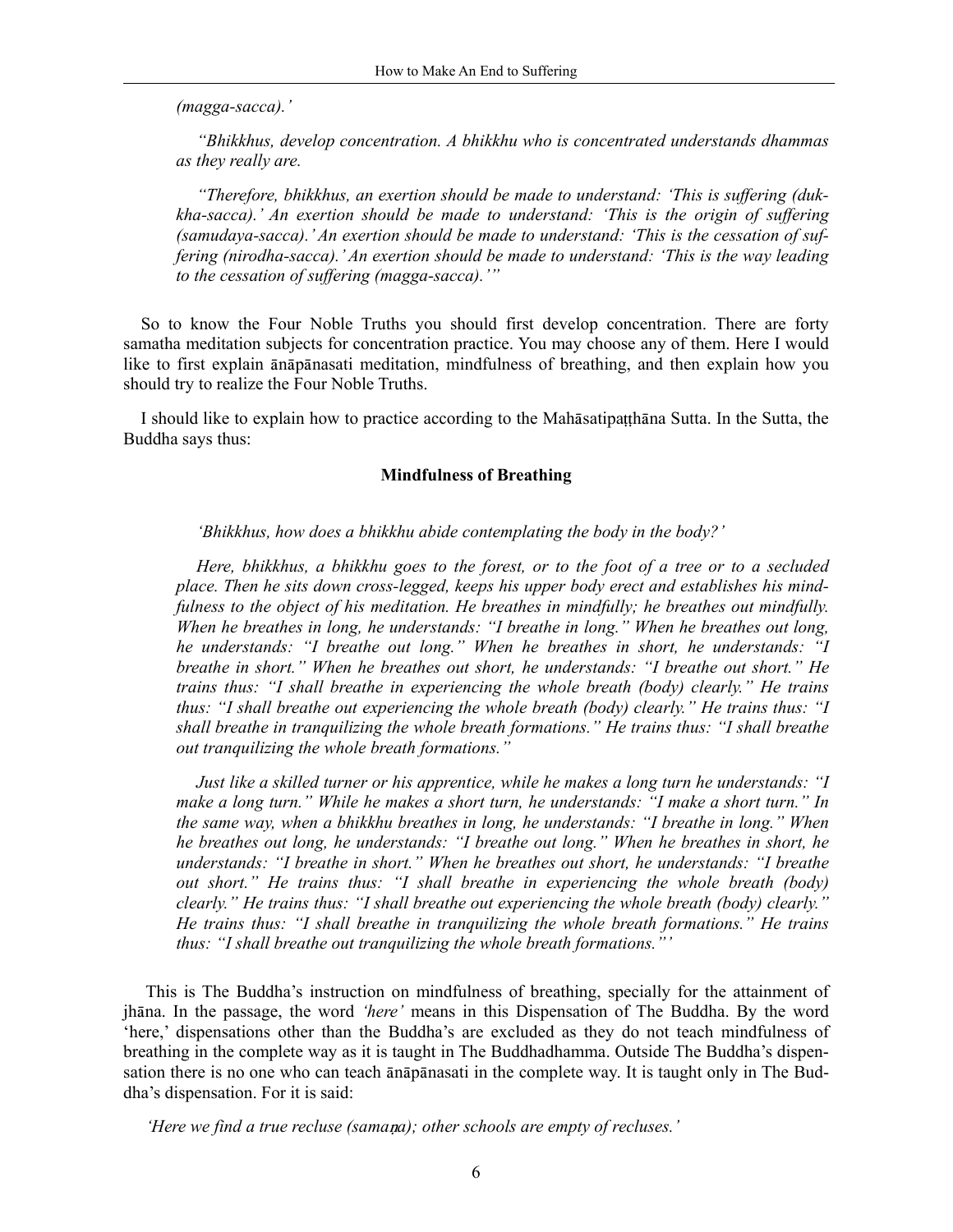#### **Suitable Places for Meditation**

The Buddha points out suitable places for meditators in the passage: *'A bhikkhu goes to the forest, to the foot of a tree or to a secluded place.'* This makes clear what is an abode appropriate to the meditator for the cultivation of mindfulness.

The mind of the meditator has dwelt on visual objects and other sensual objects for a long time before he comes to meditate. He does not like to enter the road of meditation, because his mind is not tamed is not used to living without sensual pleasures. He is like a wild young bull who if he is harnessed to a cart always wants to run off the road. Before he comes to meditate, his mind constantly came into contact with various kinds of sensual objects, such as movies, pleasant music, delicious food, and enjoyable social life. And his mind took great delight therein. But now there are no movies, no music, etc. to please his eyes, ears, etc., and thus his mind is just like a fish taken out from water and put on the dry ground, jumping about in distress and longing for water. Now in-andout breath is just like the dry ground; it is too monotonous and unsatisfying to his mind which is ever longing for sensual pleasures. While sitting, instead of concentrating on the breath, he spends much of his time dwelling in past sensual pleasures that he enjoyed, or in future sensual pleasures that he expects to enjoy. But this is just a waste of time and is not helpful to mental cultivation. Even if he practices in this way for his whole life there will be no improvement for him.

## **The Simile of A Wild Calf**

Thus, in order to overcome his bad habit he should repeatedly bring his mind back to the breath, keeping his mind on it as long as possible. In this way he begins to develop a new habit of concentrating on the breath. It is just like a cowherd who wishes to tame a wild calf nourished entirely on the milk of a wild cow. He leads that calf away from the cow to a stout post firmly sunk in the ground and then ties it to it. When that calf jumps here and there it finds that it is impossible to run away. Eventually it tires of struggling and crouches down or lies down at that very post. In the same way, he who wants to tame the wild mind that has for a long time been nourished on visible and other sensual objects leads the mind away from them and ushers it into a forest, to the foot of a tree or to a secluded place. Then he ties that mind to the post of the object of foundation of mindfulness, such as the breath, with the rope of mindfulness. His mind will also jump here and there. When it cannot obtain the objects it had long grown used to and finds it impossible to break the rope of mindfulness and run away, it will finally sit or lie down at that very object by way of access and full absorption.

Therefore, the ancient commentators said:

As one who wants to break a wild young calf Would tether it to a stout stake firmly, here, In the same way the meditator should tie fast His own mind to the meditation object.

In this way this abode becomes appropriate to the meditator. Therefore, it is said, 'This makes clear what abode is appropriate to the meditator for the cultivation of mindfulness.'

Mindfulness of breathing is not easy to accomplish without leaving the neighbourhood of a village because sound is a thorn to absorption. In a place that is uninhabited it is easy for the meditator to take up this meditation subject. Therefore, The Blessed One pointed out the abode suitable for that with the words, *'goes to the forest, or to the foot of a tree, or to a secluded place.'*

The Buddha is like a master of the science of building sites because he pointed out the suitable abode for meditators.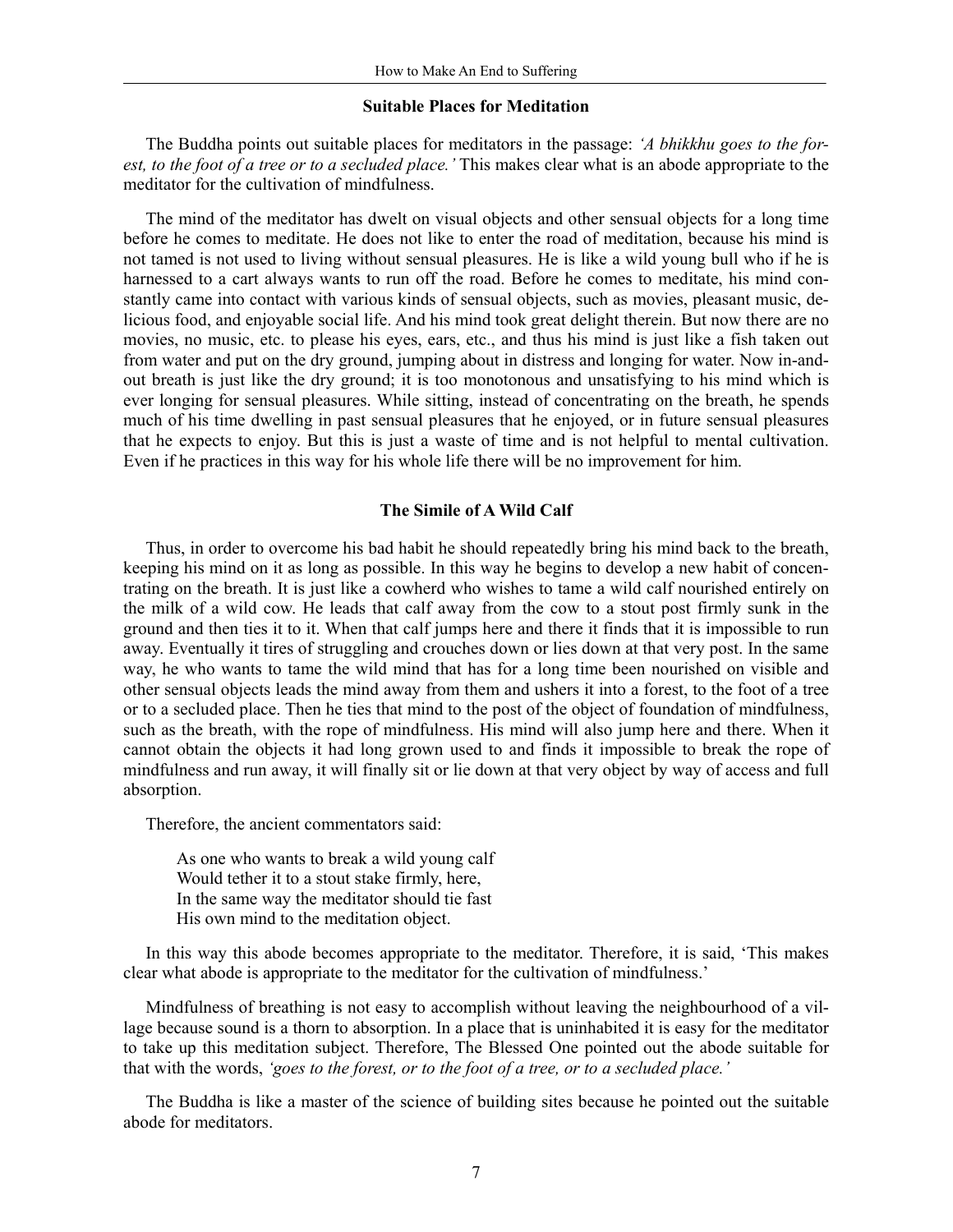After a master in the science of selecting building sites has seen a stretch of ground good for building a town and has considered it well from all sides, he advises: 'Build the town here.' When the building of the town is completed he receives high honour from the royal family. In the same way, after The Buddha has well considered from all points the abode suitable for the meditator he advises: 'This meditation subject should be chosen.' When Arahantship has gradually been reached by the meditator, he expresses his gratitude and admiration with the words: 'Certainly, The Blessed One is the Supremely Awakened One.' The Buddha receives great honour.

# **The Simile of A Leopard**

The bhikkhu is comparable to a leopard. Like the leopard he lives alone in the forest and accomplishes his aim by overcoming those contrary to him, namely, the passions.

A great king of leopards hidden in the forest in grass-bush, jungle-bush or hill-thicket, seizes wild buffalos, elks, pigs and other beasts. In the same way, the bhikkhu devoting himself to the meditation subject gains the Four Noble Paths and Fruitions one after another. Therefore the ancient commentators said:

As a leopard lies in ambush and captures beasts, So does this son of the Awakened One, The striving man, the man of keen vision, Having gone into the forest seizes therein Fruition that truly is supreme.

And so The Blessed One said 'goes to the forest' and so forth to point out the suitable place for fruitful exertion in meditation.

Although you are now neither in the forest nor at the foot of a tree, and the place here is crowded with many meditators, if you are able to ignore the presence of others, put aside all other things and just be aware of your meditation object, this place will be just like a secluded place to you. Furthermore, group meditation does help you arouse energy and progress faster in meditation.

## **To Breathe In and Out Mindfully**

*'Keeps his body erect'* means to keep the vertebrae in such a position that every segment of the backbone is placed upright and end to end throughout. The body is held straight from the waist upwards. The Buddha recommends this posture because it is the most stable and comfortable posture, and helps to keep your mind calm yet alert.

What does *'establishes his mindfulness to the object of his meditation'* mean? It means to fix the mind by directing it towards the meditation object. For example, if you are practising anapanasati, you must establish mindfulness towards the breath. If you are practising four-elements meditation, you must establish mindfulness towards the four elements. You should direct your attention towards your meditation object, not towards your family.

*'He breathes in mindfully; he breathes out mindfully,'* means that he breathes in and out without abandoning mindfulness. Mindfulness is very important. Here mindfulness means remembrance. If you keep remembering the breath around your nostrils or upper lip, your mindfulness as well as concentration will become stronger and stronger. When concentration improves, you will see a nimitta. If you concentrate on the nimitta firmly, you will attain all the four jhanas.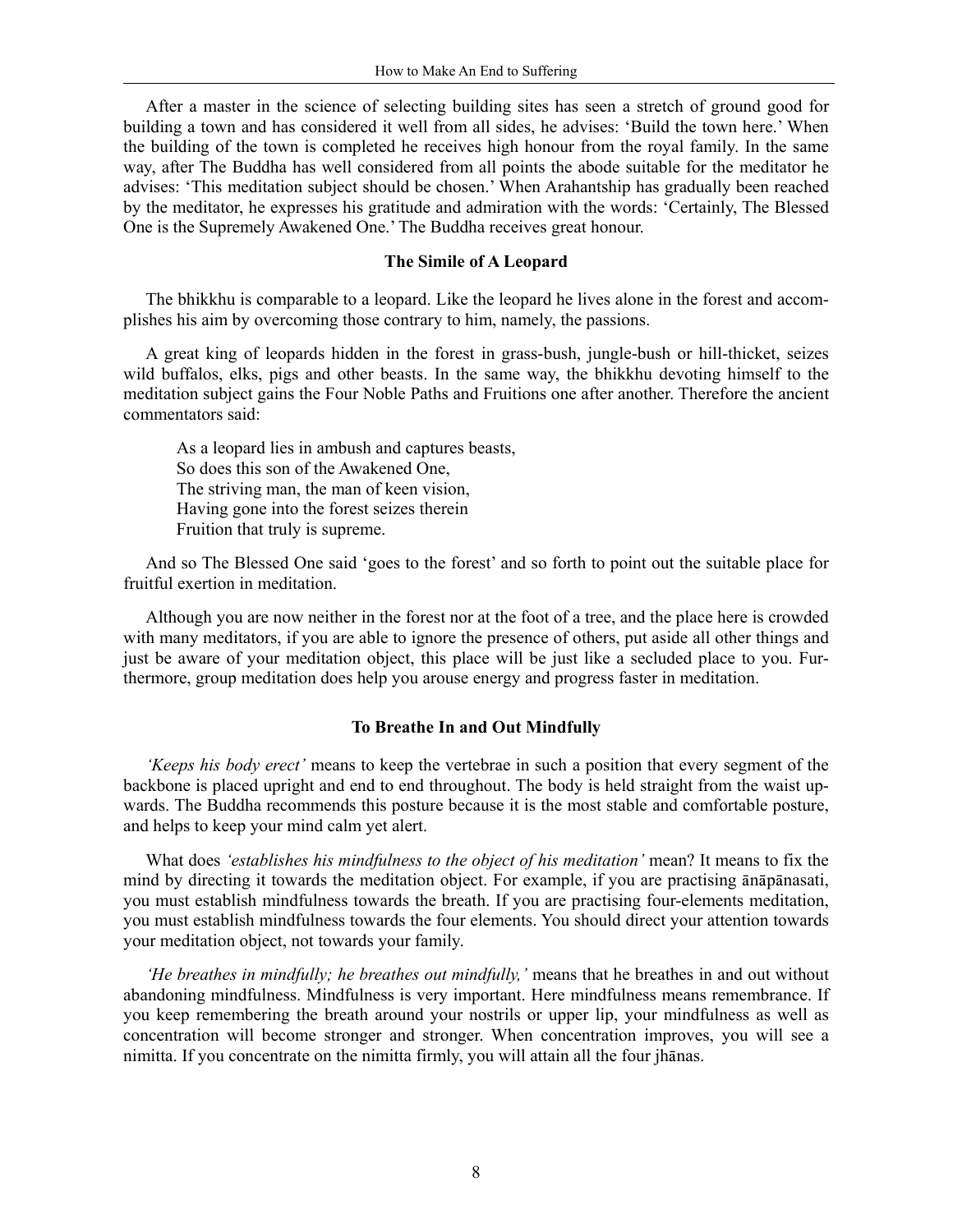## **The Long Breath and Short Breath**

How should you breathe in mindfully? How should you breathe out mindfully? The Buddha instructed that:

*'When he breathes in long, he understands: 'I breathe in long.' When he breathes out long, he understands: 'I breathe out long.''*

He breathes in a long breath during a long stretch of time, and he breathes out a long breath during a long stretch of time, and he breathes in and out long breaths during long stretches of time.

As he breathes in and out long breaths each during a long stretch of time, zeal (chanda), which is very important for meditation, arises in him. With zeal he breathes in a long breath finer than the last during a long stretch of time. With zeal he breathes out a long breath finer than the last during a long stretch of time. And with zeal he breathes in and out long breaths finer than the last, each during a long stretch of time.

As with zeal the bhikkhu breathes in and out long breaths finer than the last, joy (piti) arises in him. With joy he breathes in a long breath finer than the last during a long stretch of time. With joy he breathes out a long breath finer than the last during a long stretch of time. And with joy he breathes in and out long breaths finer than the last, each during a long stretch of time.

To have joy (piti) in meditation is very important for higher concentration . If you never have joy while meditating, your concentration cannot improve. When will joy appear? If you have removed agitation and wandering thoughts, and are able to concentrate on the whole long subtle breath completely, your concentration will improve. When your concentration deepens, joy will arise in your mind.

Then as the bhikkhu breathes in and out with joy long breaths each finer than the last, his mind turns away from the long in-and-out-breathings, but turns to the nimitta and with equanimity (upekkha) stands firm.

The same meditation procedures hold for the passage for sometimes the breath will be short and sometimes long. This is natural.

*'When he breathes in short, he understands: "I breathe in short." When he breathes out short, he understands: "I breathe out short."'*

# **The Whole Breath**

As regards the passage:

*'He trains thus: "I shall breathe in experiencing the whole breath (body) clearly." He trains thus: "I shall breathe out experiencing the whole breath (body) clearly."'* 

He trains himself with the following idea: 'I shall breathe in making known, making clear to myself the beginning, middle, and end of the whole body of in-breaths. I shall breathe out making known, making clear, to myself the beginning, middle, and end of the whole body of out-breaths. ' And he breathes in and out with consciousness associated with the knowledge that makes known, makes the breaths clear to himself.

In this case you should not misunderstand that you have to note the breath as: 'this is the beginning, this is the middle, and this is the end.' Just knowing the whole breath continuously is enough.

To a bhikkhu in the tenuous, diffused body of in-breathing or body of out-breathing only the be-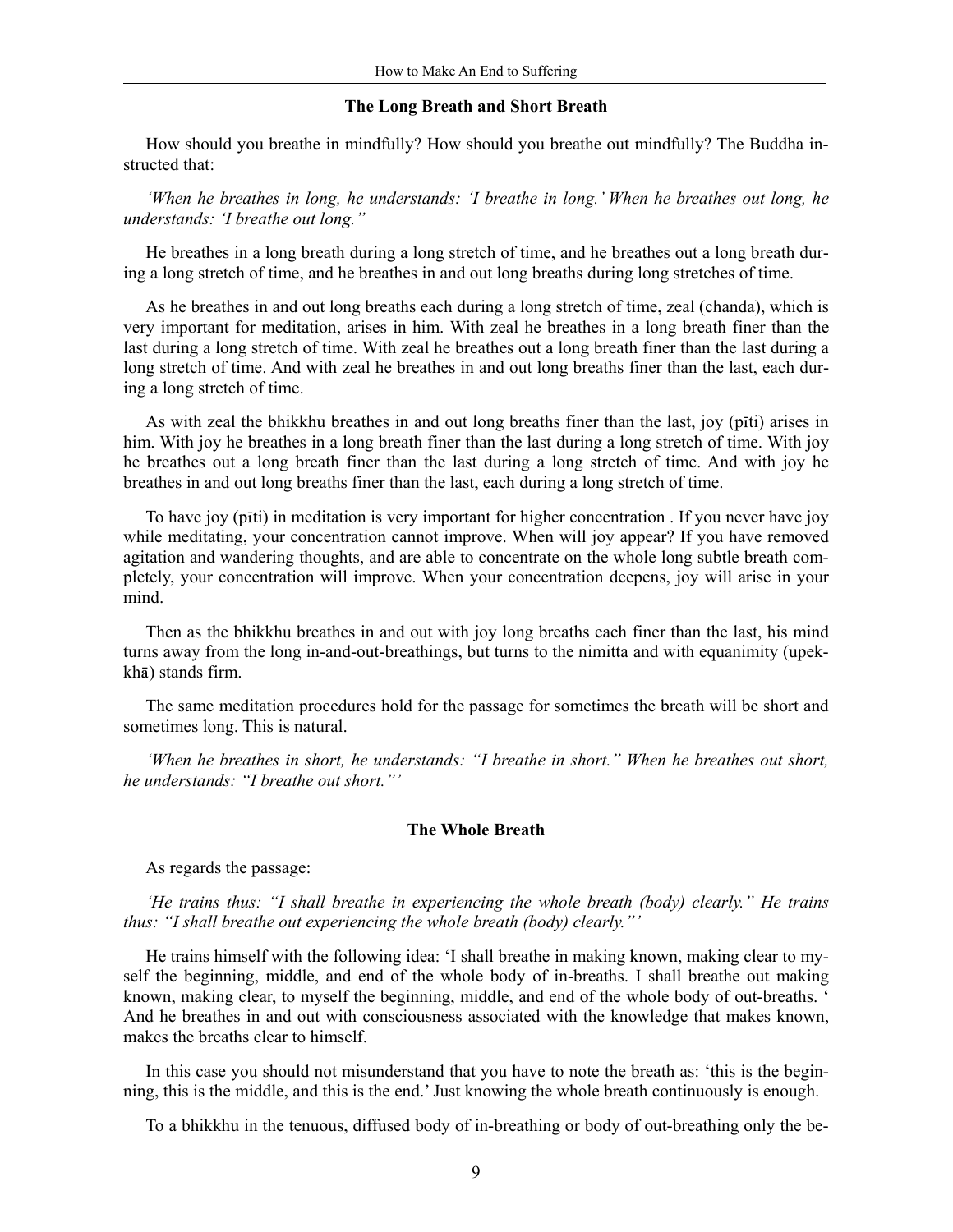ginning is clear, not the middle or the end. He is able to take up only the beginning. In the middle and at the end he has trouble. To another only the middle is clear and not the beginning or the end. To a third only the end is clear. The beginning and the middle are not clear and he is able to take up only the breath at the end. He has trouble at the beginning and at the middle. But to a fourth all the three stages are clear and he is able to take up all. He has trouble nowhere. To point out that this meditation subject should be developed following the example of the fourth one, The Buddha said: *'He trains thus: 'I shall breathe in experiencing the whole breath (body) clearly.' He trains thus: 'I shall breathe out experiencing the whole breath (body) clearly.''*

At the early stage of this meditation there is nothing else to be done but just breathing in and out, as it is said: *When he breathes in long, he understands: 'I breathe in long' When he breathes out long, he understands:* '*I breathe out long.' When he breathes in short, he understands: 'I breathe in short.' When he breathes out short, he understands: 'I breathe out short.'* Thereafter he should endeavour to bring about knowledge and so forth, therefore it is said, *'I shall breathe in experiencing the whole breath body.'* Knowing the breath clearly is the training of wisdom; concentrating on the breath is the training of concentration; restraining the mind from defilements is the training of morality. He should endeavour to fulfill the three trainings while breathing.

# **The Subtle Breath**

As regards the passage:

*'He trains thus: 'I shall breathe in tranquilizing the whole breath formations.' He trains thus: 'I shall breathe out tranquilizing the whole breath formations.''*

He thinks: I shall breathe in and out, quieting, making smooth, making tranquil and peaceful the activity of the in-and-out-breathing. In that way, he trains himself.

In this connection, coarseness, fineness, and calm should be understood thus: Without contemplative effort, the body and the mind of this bhikkhu are distressed and coarse. The in-and-outbreathings, too, are coarse and do not proceed calmly. The nasal aperture becomes insufficient and he has to breathe through the mouth. But when the body and the mind are under control then the body and the mind become placid and tranquil. When these are restful, the breathing proceeds so finely that the bhikkhu doubts whether or not the breathings are going on.

The breathing of a man who runs down from a hill, puts down a heavy burden from his head, and stands still is coarse. His nasal aperture becomes insufficient and he breathes through the mouth, too. But when he rids himself of his fatigue, takes a bath and a drink of water, and puts a wet cloth over his heart and is lying in the shade, his breathing becomes fine. And he is at a loss to know whether it exists or not. Comparable to that man is the bhikkhu whose breaths become so fine after the taking up of the practice of contemplation that he finds it difficult to say whether he is breathing or not. What is the reason for this? Without taking up the meditation he does not perceive, concentrate on, reflect on, or think over, the question of calming the gross breaths. But with the meditation he does. Therefore, the activity of the breath becomes finer in the time in which meditation is practised than in the time in which there is no practice. So the ancient commentators said: *'In the agitated mind and body the breath is of the coarsest kind. In the unexcited body, it is subtle.'*

How does he train himself with the thought: *'I shall breathe in tranquilizing the whole breath formations. I shall breathe out tranquilizing the whole breath formations.'*? What are the whole breath formations (kayasankhara)? Those things of the breaths, bound up with the breath, are the whole breath formations. He trains himself in causing the whole breath formations to become composed, to become smooth and calm. He trains himself thinking thus: Tranquilizing the whole breath formations by (quieting) the bodily activities of bending forwards, sideways, all over, and back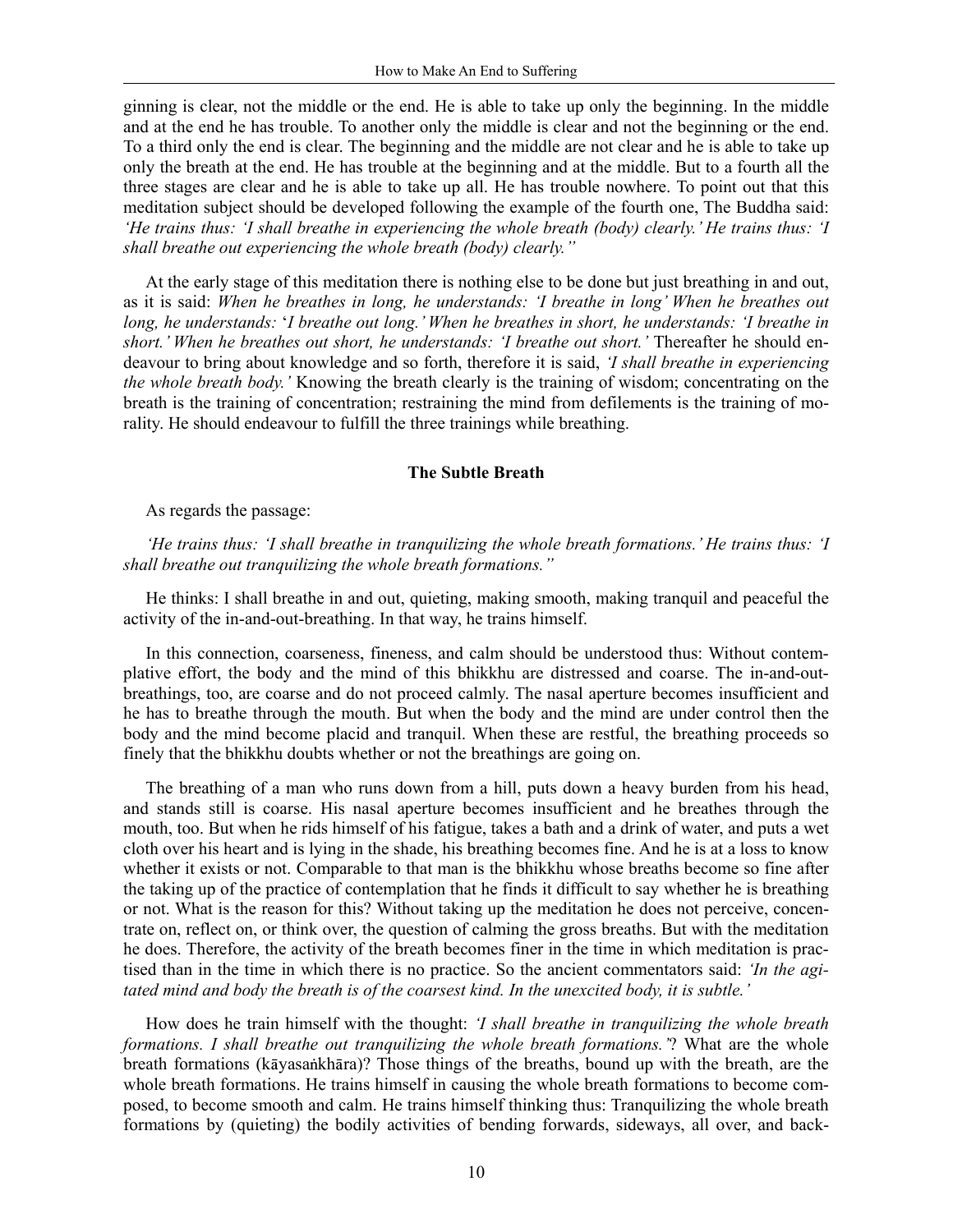wards, and calming the moving, quivering, vibrating, and quaking of the body, I shall breathe in and out. I shall breathe in and out, tranquilizing the whole breath formations by way of whatever peaceful and fine bodily activities of non-bending of the body forwards, sideways, all over and backwards, of non-moving, non-quivering, non-vibrating, and non-quaking .

So far I have shown you the four stages of developing concentration using mindfulness of breathing: to concentrate on

- (1) the long breath,
- (2) the short breath,
- (3) the whole breath, and
- (4) the subtle breath.

## **To Combine in One**

In this case you should understand that it is possible for three stages, the long, whole and subtle breaths, to combine in one. That means while you are breathing a long subtle breath, you must try to know the whole long subtle breath. If the breath is not yet subtle, you should incline your mind to have subtle breath. If you try in this way, when your concentration improves, the whole breath will become subtle. You should then try to know with strong zeal the whole long subtle breath. If you practise so, you may succeed in attaining jhanas.

It is also possible for three stages, the short, whole and subtle breaths, to combine in one. So while breathing a long subtle breath you should know the three, the long breath, whole breath and subtle breath, together. And while breathing a short subtle breath, you should know the whole short subtle breath. If you practise in this way with enough zeal and joy, your concentration will improve. When your concentration improves, the breath becomes finer and finer. At that time you should not become disappointed with the thought: 'Oh, my breath is not clear.' Because it will make you agitated. Consequently your concentration will decrease. In fact, it is good to have the breath become subtle. Why? If a nimitta appears then, and your mind sticks to it, you will not be disturbed by the breath. If, however, your breath is gross, you may know the nimitta as well as the breath; your mind will have two objects. With two objects your mind is not collected, and your concentration will not improve. So you should be happy when the breath becomes finer and finer.

You must, however, not purposely make the breath long, short or subtle. If you do so your effort and the enlightenment factor of investigation of dhamma will be excessive. When these two are excessive, concentration will decrease. So you should just let your breathing continue in a natural way. This is the best. Sometimes the breath is long, and sometimes it is short. No problem. Whether the breath is long or short you should try to know the whole breath (body) clearly. When your concentration improves further, you should try to know the whole subtle breath. When it is long you should try to know the whole long subtle breath. When it is short you should try to know the whole short subtle breath.

If you can concentrate on the whole subtle breath for more than one or two hours in every sitting your concentration will improve further. You should then take great care to practise continuously. Please stop thinking. Please stop talking. In every posture, standing, walking, sitting, or lying down, you must concentrate on only the breath. You should not pay attention to any other objects.

## **The Nimitta and Light**

If you can concentrate on the whole subtle breath, whether it is long or short, continuously for more than one hour in every sitting, successively for more than three days, usually the nimitta will appear. For some meditators, the nimitta appears first. For some other meditators, however, light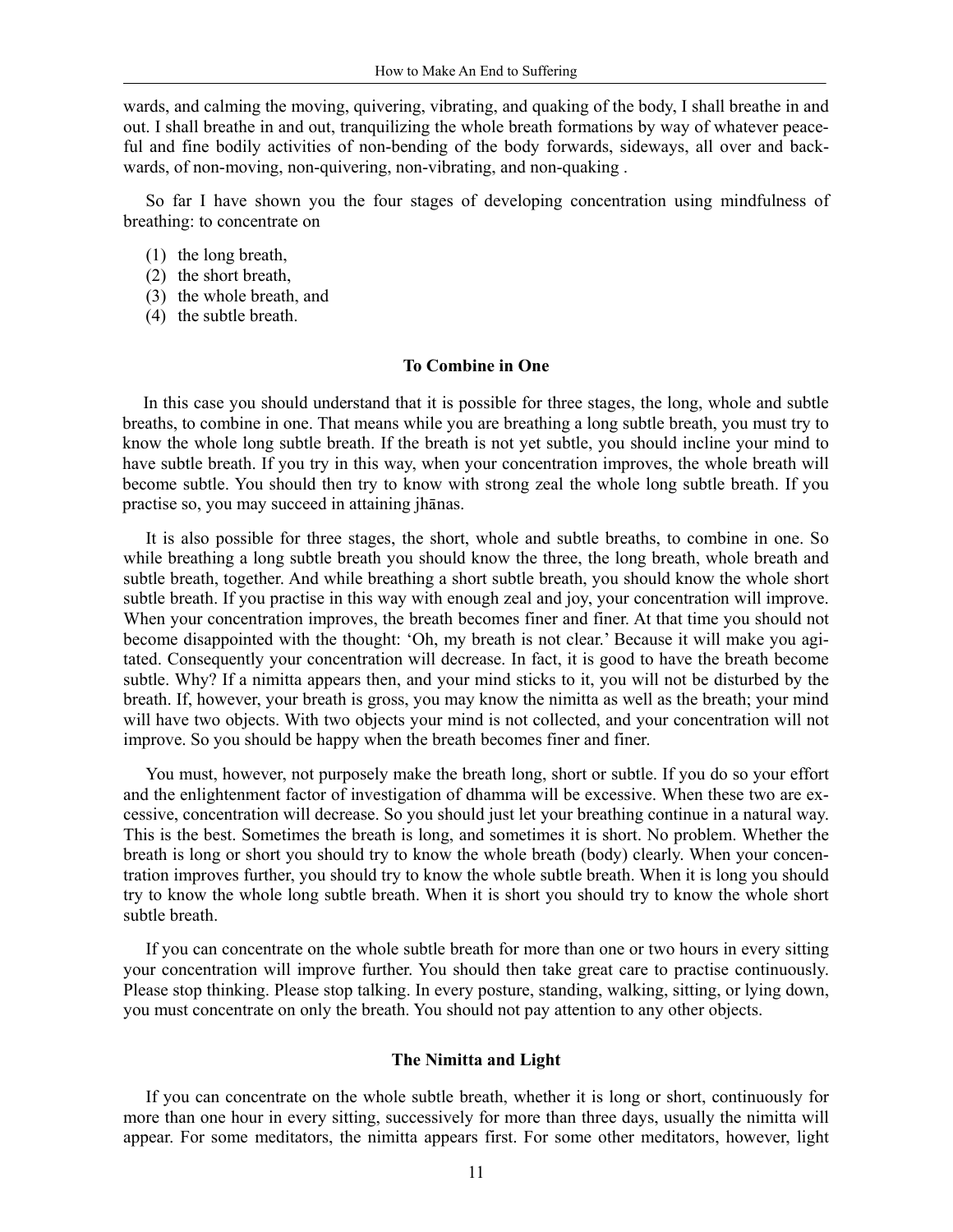appears first. You should differentiate the nimitta and light. They are two different things, just like the sun and sunlight.

Light is everywhere, in every direction surrounding your body. Except the rebirth-linking consciousness, every consciousness that arises dependent on the heart-base produces many kalapas, small particles, called mind-produced kalāpas. If you analyse those kalāpas, you will see at least eight types of materiality, namely, the earth-element, water-element, fire-element, wind-element, colour, odour, flavour, and nutritive essence. If the consciousness is a concentrated and powerful one, the colour it produces is bright. Further, the fire-elements of those kalapas produce many new kalapas called temperature-produced kalapas, which are spreading not only internally but also externally. In each of them there is also bright colour, the light. When the concentrated mind is very strong and powerful, the light spreads very far. When it is less powerful, the light spreads only a few inches. The colours of mind-produced kalapas are only internal, whereas the colours of temperature-produced kalapas are both internal and external. The collection of bright colours is the brilliant light that appears around your body in every direction.

Anyway you should not concentrate on the light, but only the breath. At that time the breath is usually subtle. To know the subtle breath strong and powerful effort, mindfulness and investigation of dhamma are necessary. If you know the breath clearly with these qualities, your concentration will improve. When your concentration improves, usually the anapana nimitta appears, and it appears only at your nostrils.

# **What is the** A**n**a**p**a**na Nimitta**

What is the anapana nimitta? When your concentration improves, your breath appears as a nimitta. The breath is also produced by mind. If you discern the four elements of your breath, you will see many kalapas. If you analyse them, you will see at least nine types of materiality, namely, the earth-element, water-element, fire-element, wind-element, colour, odour, flavour, nutritive essence and sound. The colour is bright. As I explained before, the fire-elements of those kalapas also produce many new kalapas with bright colour. It is the bright colours of those kalapas which produce the nimitta.

When the nimitta first appears, it is usually not stable. At that time you should not concentrate on it, but only the breath. When your concentration on the breath becomes stable and deep enough, the nimitta will also become stable. In the beginning the nimitta is gray. When concentration improves the nimitta becomes white, and then transparent; the transparent nimitta is called a patibhaga nimitta. Depending on your perception, the nimitta may change in shape and colour. Sometimes it may be long. Sometimes it may be round. Sometimes it may be red. Sometimes it may be yellow. But you should not pay attention to its colour or shape, otherwise it will keep on changing. If it is so, your concentration will decrease. You will not attain any jhana. Thus you should concentrate on the breath until the nimitta unifies with the breath and your mind automatically sticks to the nimitta. You should then concentrate on only the nimitta, not the breath. If you sometimes concentrate on the breath, and sometimes concentrate on the nimitta, your concentration will diminish gradually.

Again you should not pay attention to the specific characteristics of four elements of the breath as well as the nimitta, such as – hardness, roughness, heaviness and softness, smoothness, lightness, flowing and cohesion, heat and coldness, supporting and pushing. If you pay attention to them, you are practicing the four elements meditation, but not anapanasati meditation.

Again you should not pay attention to the breath or nimitta as anicca, dukkha or anatta. These are general characteristics. Why? The objects of vipassana are sankharas, formations. They are ultimate materiality and ultimate mentality and their causes. The breath and nimitta are not ultimate realities, but are compactness. So they are not the object of vipassana. If you pay attention to them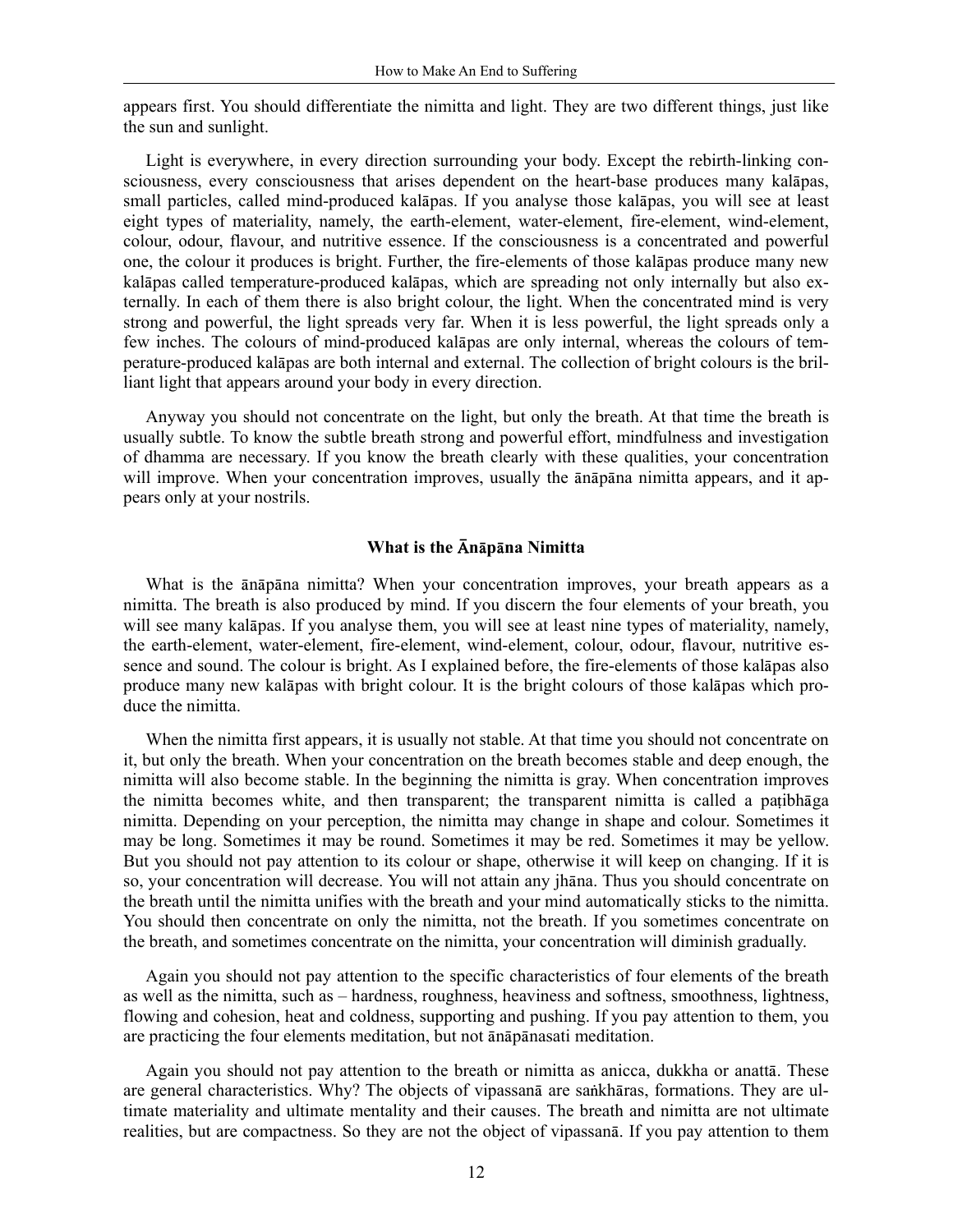as anicca, dukkha, and anatta, you are neither practicing anapana nor vipassana.

If your anapana-nimitta is whitish colour and then if you concentrate on it well, it will become whiter and then as bright as the morning star. Your mind will then automatically sink into the nimitta. If your mind completely sinks into nimitta without moving for a long time, then that concentration is called absorption concentration. To beginners this is a very important stage. The same process applies to anapana-nimitta of other colours.

## **Two Types of Absorption**

 There are two types of absorption; upacara-jhana and appana-jhana. Appana-jhana is the complete uninterrupted absorbtion of the mind with the object such as anapana-patibhaga nimitta. At this stage there is no arising of the bhavanga mind state between consciousness moments that know the object. The jhana factors are strong enough to hold the mind on the object without any interruption. In upacara-jhana or access jhana, the mind begins to be absorbed into the object for increasing periods, but these periods are sometimes interrupted by the arising of bhavanga mind states. Here, because the five jhana factors are not strong enough, the mind is not yet absorbed beyond any distraction.

 The commentary explains this stage with the example of a baby universal monarch. The queen who bears a baby universal monarch sees her son in her womb with her physical eyes. At that time she carefully guards her son against misfortune. So too you should guard your nimitta with great care and respect. You must practise with ardour, comprehension and mindfulness, because a lazy, hazy and forgetful mind cannot attain any distinction in mental development. In every posture you must be mindful of and concentrate on the nimitta. For example, before you start to walk, you should stand at a corner of a walking path and concentrate on your breath. When the nimitta appears and is stable, you should concentrate on it. When your concentration becomes strong and powerful, you should walk slowly with your mind concentrating only on the nimitta.

To be able to concentrate on the nimitta in every posture is a kind of will power. You have this will power. So please practise hard. You can succeed. If you practise continuously very soon your mind will sink into the nimitta completely. This is absorption, also called jhana. Although for the first few times the absorption does not last long, you should not give up. You should practise again and again. If you practise hard with strong and powerful comprehension and mindfulness you will succeed in maintaining your concentration on the nimitta for a long time. In the beginning stage, staying in absorption must be emphasised more. Reflecting on the jhana factors, on the other hand, must be restrained. If you reflect on the jhana factors frequently, your concentration will decrease. So please try staying in absorption for increasing length of time.

## **Reflecting on the Jh**a**na Factors**

Your absorption must be deep and stable. When it is deep and stable for more than one or two hours, it is a good achievement. I would advise you to practise until you are able to stay in the absorption for at least three hours. If you are able to absorb in the nimitta for more than one, two or three hours in every sitting for three consecutive days, you may then reflect on the jhana factors. To do so you must first stay in deep absorption for more than one hour. Having emerged from it, you should discern the interior of your heart to discern bhavanga, life continuum, which arises dependent on your heart-base. In the beginning, usually many meditators are not able to differentiate between bhavanga and the nimitta. When they discern bhavanga, they see the same anapana nimitta inside the heart. They think that is bhavanga. Actually that is not bhavanga. Bhavanga is like a mirror inside the heart.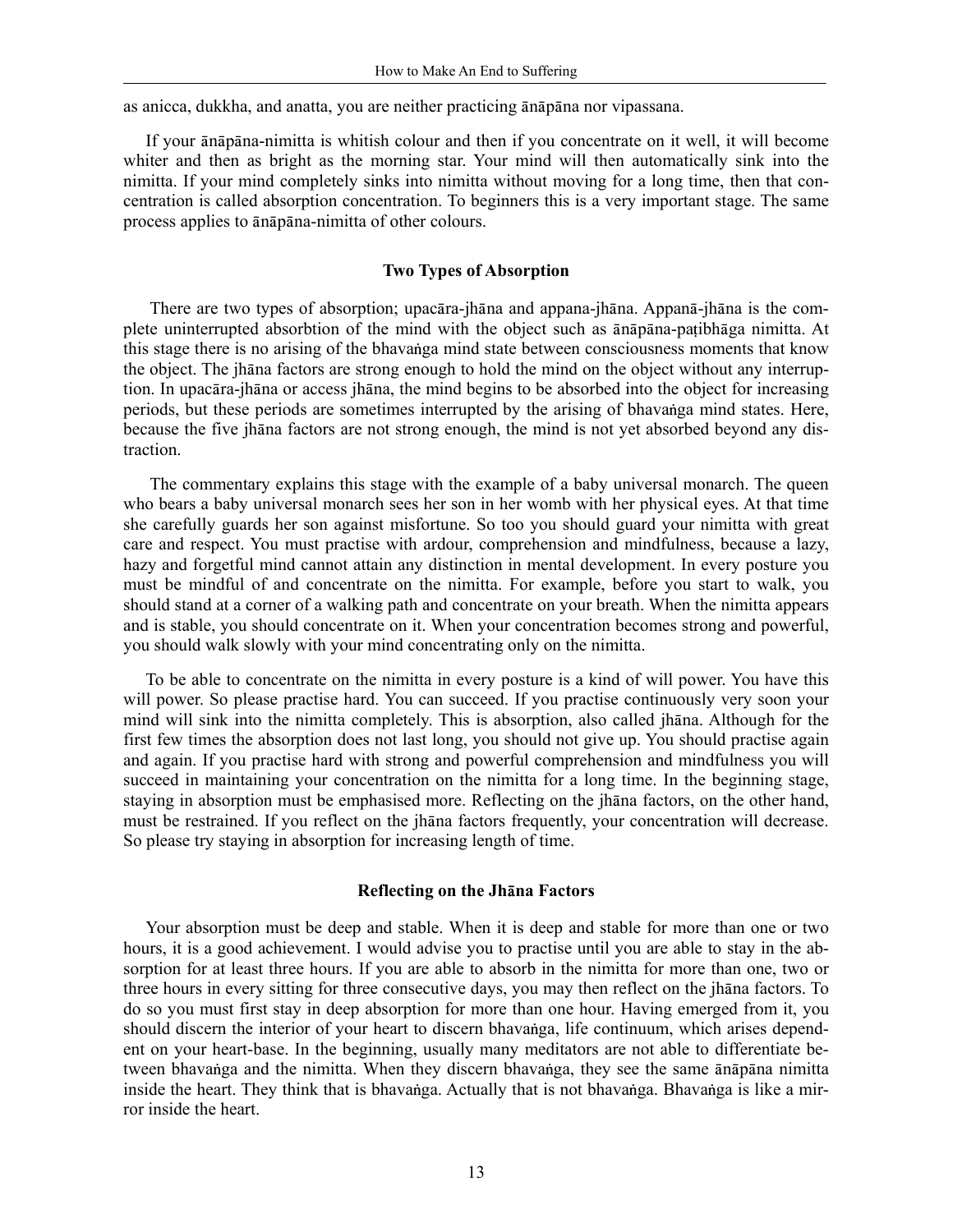*'Pabh*a*sara mida*m *bhikkhave citta*m*' –* 

#### 'bhikkhus bhavan*ga consciousness is brilliant.*'

This is mentioned in the accharasanghata chapter of the Anguitara Nikaya. Bhavanga is a kind of consciousness. It is not brightness, but it can produce brilliant light. It can produce many mindproduced kalapas. And the fire-elements of those kalapas further produce many temperatureproduced kalapas. The colours of those two types of kalapas are bright. The degree of brightness depends on the power of wisdom associated with bhavanga consciousness. The higher the power of wisdom the brighter the light is. So if the force of kamma that produces bhavanga is that of insight knowledge, the power of wisdom will be very high, and the light will be very bright and powerful. Thus bhavanga is one thing, and light is another.

You should reflect on bhavanga for only a few seconds, because reflecting on bhavanga for a longer time, for example, two or three minutes, your heart may be painful and your concentration will decrease. So if you are able to discern bhavanga within a few seconds, it is fine. If not, you should again concentrate on the anapana nimitta until your absorption is deep and the nimitta is brilliant. You may then try to discern bhavanga again. If you practise in this way again and again, you may understand bhavanga. When you are able to discern bhavanga, you should again concentrate on the anapana nimitta until your absorption is deep and the nimitta is brilliant. Then when you discern bhavanga, you will see that the nimitta appears inside bhavanga, just like when you look into a mirror you see your face inside the mirror. You may then discern the five jhana factors, namely, applied thought (vitakka), sustained thought (vicara), joy (piti), bliss (sukha) and one-pointedness (ekaggata).

Applied thought is the application of the mind to the patibhaga nimitta. Sustained thought is maintaining the mind on the patibhaga nimitta. Joy is the liking towards the patibhaga nimitta. Bliss is happiness or pleasant feeling experiencing the patibhaga nimitta. One-pointedness is the unification of the mind with the patibhaga nimitta. When you discern the five jhana factors, first you should discern them one by one. Having done this, you may discern the five jhana factors simultaneously. If you are able to do so, you should then develop the five masteries, as follows:

#### **The Five Masteries**

First, you should practise entering jhana whenever you want to enter jhana. Second, you should try to emerge from jhana whenever you want to do so. Third, you should stay in jhana for one, two or three hours according to your determination. The fourth and fifth are actually done in just one step, that is to say, to reflect on the jhana factors when you want to reflect on them. Reflecting jhana factors by mind-door adverting consciousness (manodvārāvajjana) is called mastery of āvajjana, and by impulsion consciousness within the same process of the avajjana is called mastery of paccavekkhana. This is the only difference. If you succeed in developing the five masteries, you can practise the second jhana, the third jhana and the fourth jhana systematically. In the first jhana the breath becomes very subtle; in the second it is subtler; in the third jhana it is even subtler; and in the fourth jhāna it stops completely.

I have inquired of many meditators to find out which jhana they consider the best. Many of them said the second jhana is better than the first jhana; the third jhana is better than the second jhana; and the fourth jhana is the best of these four.

This achievement is due to will power. Everybody has the will power. You should practise diligently in The Buddha's dispensation which is a rare opportunity. (viryayavato kimana kammam na sijihati  $!$  / for the person who makes a strong effort, with enough determination and wisdom, there is nothing which is beyond his reach . If you practise hard everything is possible for you. You can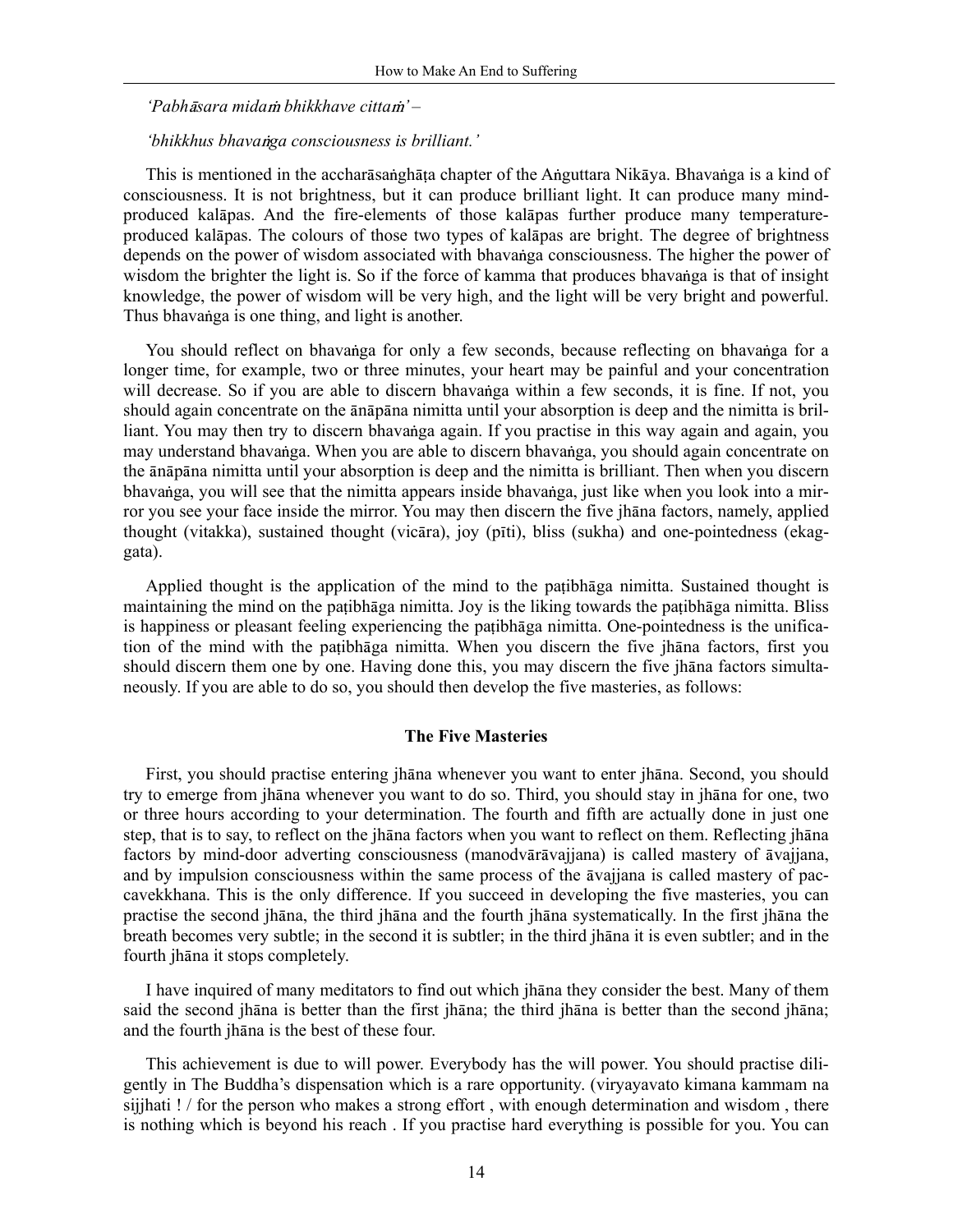succeed in attaining all the four jhanas.

After attaining the fourth jhana if you want to practise other samatha meditation subjects, such as the ten kasinas, four sublime states (brahmavihara), you can do so easily. If you want to practise vipassana based on the fourth anapana jhana, you can do so. There are two types of persons who practise vipassana based on the fourth anapana jhana: an assasapassasakammika person and a jhanakammika person. They translate the assasapassasakammika person as an anapana meditator and the jhanakammika person as a jhana meditator. This translation is inaccurate. So I will explain how these two types of person practise vipassana based on the fourth anapana jhana.

In samatha meditation there are forty subjects, whereas in vipassana meditation there are only two subjects, namely the discernment of materiality (rūpakammatthana) and the discernment of mentality (nāmakammatthāna). Sometimes they are called rūpa pariggaha and arūpa pariggaha respectively. If a meditator who has attained the fourth anapana jhana discerns materiality first, he is called an assasapassasakammika person. If he discerns mentality first he has to discern the five jhana factors first, and he is called a jhanakammika person.

# **Ass**a**sapass**a**sakammika Person and How to Discern Materiality**

An assasapassasakammika person should, having emerged from the fourth anapana jhana, discern the twelve characteristics of the four elements in the breath, namely, hardness, roughness, heaviness, softness, smoothness, lightness, flowing and cohesion, heat and coldness, supporting and pushing. In terms of groups there are four elements: hardness, roughness, heaviness, softness, smoothness and lightness comprise the earth-element; flowing and cohesion comprise the waterelement; heat and coldness comprise the fire-element; and supporting and pushing comprise the wind-element. He should discern the four elements of the breath systematically. If he does so he will see many kalapas. If he analyses those kalapas, he will be able to see that there are at least nine types of materiality in each kalapa, namely, the earth-element, water-element, fire-element, windelement, colour, odour, flavour, nutritive essence and sound. These nine types of materiality are called the body of in-and-out breath (assasapassasa kaya).

After discerning the body of in-and-out breath he should reflect thus: 'Dependent upon what does it arise?' While he is reflecting he sees that it arises dependent on a base. What is the base? According to the Abhidhamma there are six bases, namely, the eye-base, ear-base, nose-base, tongue-base, body-base, and heart-base. According to the Suttanta method the base is the produced body (karajakāya), which comprise of four types of materiality: (1) kammaja-rūpa – materiality produced by kamma, (2) cittaja-rūpa – materiality produced by mind, (3) utuja-rūpa – materiality produced by the fire-element, and (4)  $\bar{a}$ haraja-rūpa – materiality produced by nutritive essence. Why are they different? Because the Suttanta method is for practical study, whereas the Abhidhamma method is to show the exact meaning. For example, if you discern the four elements in your eyes systematically, you will see six types of kalapas. One of them is the eye-decad kalapa (cakkhudasaka-kalapa). If you analyse it you will see its ten types of materiality, namely, the earth-element, water-element, fire-element, wind-element, colour, odour, flavour, nutritive essence, life faculty, and eye transparent-element (cakkhupasada). Of the ten, only the eye transparent-element is the eye-base. Although the remaining nine types of materiality are not the eye-base, they are accompanied by the eye-base, because they all arise and pass away simultaneously, as a group. If you are unable to analyse them you cannot break down the compactness of group (samuha ghana) to see ultimate materiality. Since without analysing kalapas we cannot see the eye-base, the Suttanta method says that the base is the produced body (karaja kāya). The explanation is the same for the ear-base, nose-base, tongue-base, body-base and heart-base.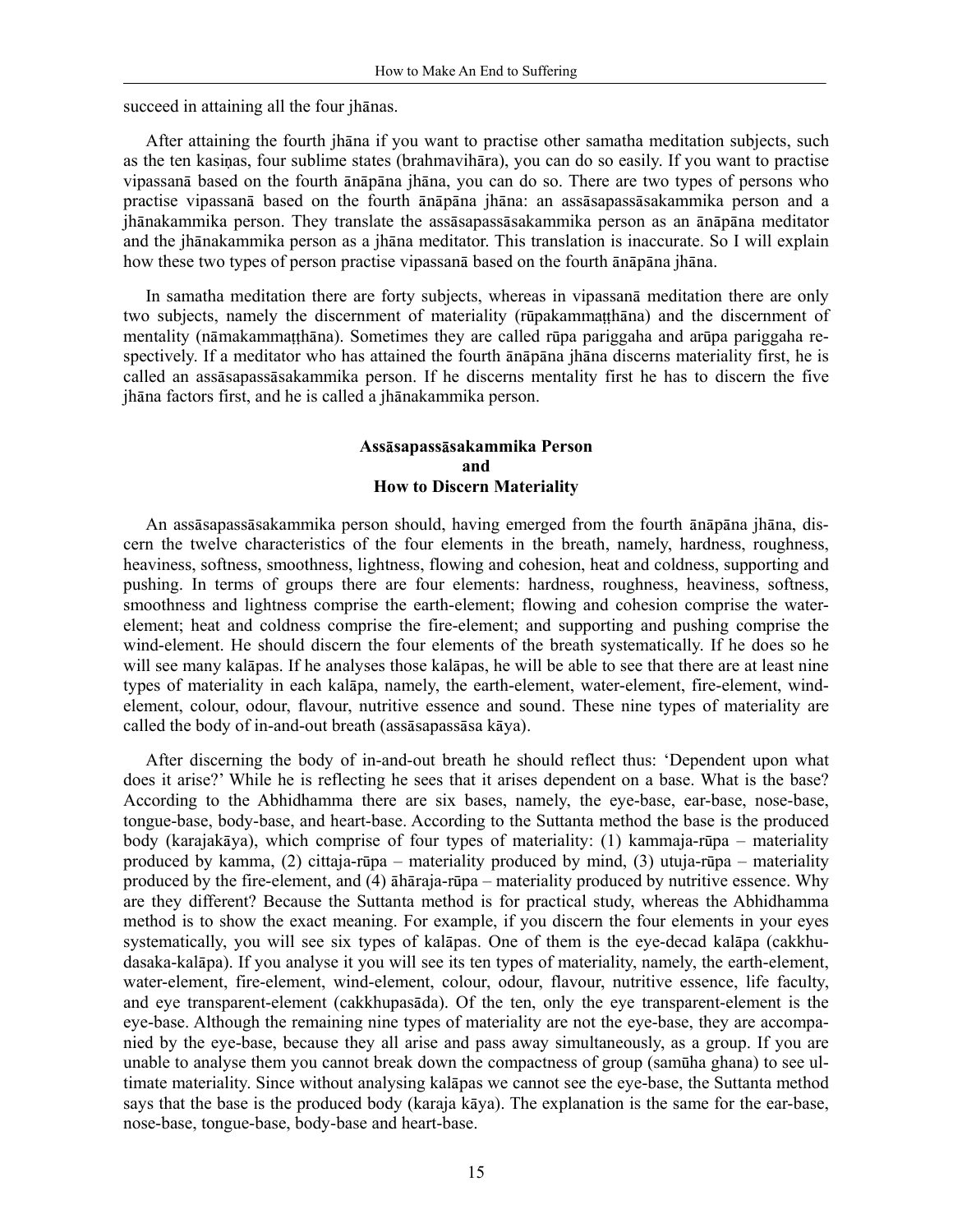Cakkhu-dasaka-kalapa cannot arise alone. If you discern the four elements in your eye systematically you will see many types of kalapas. If you touch your eye with your hand, you know the touching sensation, because in your eye there are the body-decad kalapas (kaya-dasaka-kalapa). The body consciousness (kāya-viññāna), which knows the touching sensation, arises dependent upon only the body-base. In your eyes there are also the sex-decad kalapas (bhava-dasaka-kalapa). Because of its sex-determining materiality (bhava rupa) you can easily understand, 'this is a woman,' and 'this is a man.' The eye-decad kalapa, body-decad kalapa and sex-decad kalapa are produced by past kamma, so they are called kamma-produced materiality (kammaja-rūpa). Because you can wink your eyes at will, so we know that in your eyes there is also mind-produced materiality (cittaja-rūpa) which causes the bodily intimation that results in winking. In every kalapa there is the fire-element. The fire-element can produce many generations of kalapas called temperatureproduced materiality (utuja-rūpa). In every kalāpa there is nutritive essence (ojā). When nutrimentproduced nutritive essence (aharaja-oja) supports this nutritive essence, it produces new generations of kalapas called nutriment-produced materiality (aharaja-rupa). So in your eyes there are altogether six types of kalapas. If you analyse them, you will see there are altogether fifty-four types of materiality. For the purpose of breaking up compactness you must try to see these fifty-four types of materiality.

Then you should discern the six sense bases and the forty-two parts of the body in the same way. In each part of the body usually there are four types of materiality: kamma-produced, mindproduced, temperature-produced and nutriment-produced.

# **Twenty-eight Types of Materiality**

The commentary explains what the produced body (karaja kaya) is: 'The produced body is the composed of the four great primaries and the materiality derived from these.' What does this mean? In each kalāpa there are four primary elements, the earth-element (pathavī-dhātu), water-element (apo-dhatu), fire-element (tejo-dhatu) and wind-element (vayo-dhatu), and also derived materiality such as colour, odour, flavour and nutritive essence. In fact, altogether there are twenty-eight types of materiality: the four primary elements and twenty-four types of derived materiality. The twentyfour types of materiality are:

The Five Types of Transparent Materiality (pasāda-rūpa):

- 1. Eye transparent-element (cakkhu-pasada)
- 2. Ear transparent-element (sota-pasada)
- 3. Nose transparent-element (ghana-pasada)
- 4. Tongue transparent-element (jivha-pasada)
- 5. Body transparent-element (kaya-pasada)

The Four Types of sense-field materiality (gocara-rūpa):

- 1. Colour (vanna)
- 2. Sound (sadda)
- 3. Odour (gandha)
- 4. Flavour (rasa)

Nutritive-essence (oja) Life-faculty (jivitindriya) Heart-base materiality (hadaya-rūpa)

The Two Types of Sex-Determining Materiality (bhava-rupa):

1. Male sex materiality (purisa-bhava-rupa)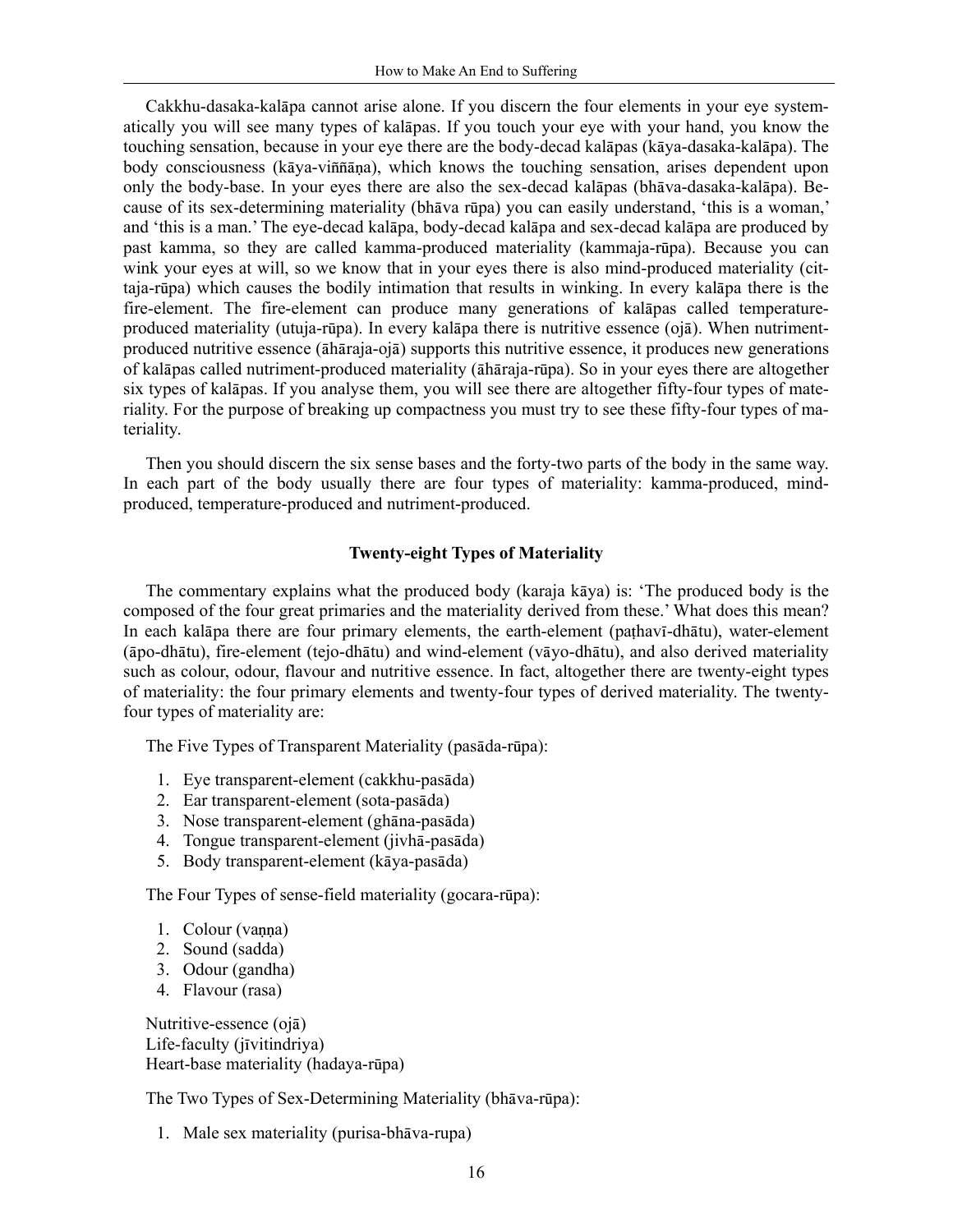2. Female sex materiality (itthi-bhava-rupa)

The ten types of not-real materiality are:

- 1. Space element (akasa-dhatu)
- 2. Bodily intimation  $(k\bar{a}y\bar{a}v)$
- 3. Verbal intimation (vacī viññatti)
- 4. Lightness of real materiality (lahuta)
- 5. Softness of real materiality (muduta)
- 6. Wieldiness of real materiality (kamma $\tilde{n}$ ata)
- 7. Accumulation of real materiality (upacaya)
- 8. Continuity of real materiality (santati)
- 9. Aging of real materiality (jarata)
- 10. Impermanence of real materiality (aniccata)

You must discern all these types of materiality.

If you contemplate only materiality as impermanent, suffering and non-self, it is not enough for you to realise Nibbana. You must contemplate mentality also as impermanent, suffering and nonself. When you are discerning mentality, jhana dhamma is the best for you to discern first since you are already proficient in discerning the five jhana factors. Then you must discern sensual plane mentality (kamavacaranama) according to cognitive-processes and process-free consciousnesses (vithi and vithimutta cittas). Therefore the commentary explains: Then he cognizes the mentality in the pentad of mental formations beginning with contact (phassapañcamaka), i.e. contact, feeling, perception, formations, and consciousness. Of the five, feeling is the aggregate of feeling; perception is the aggregate of perception; contact and formations are the aggregate of formations; and consciousness is the aggregate of consciousness. Altogether there are four types of mental aggregates. Twenty-eight types of materiality comprise the aggregate of materiality. Altogether there are five aggregates. Among the five aggregates, the commentary mentions only contact and volition for the aggregate of formations, because they are the predominant factors in the aggregate of formations. When these two predominant factors are mentioned, the rest of the formations are also included. It is like a royal procession and such like. When the king is mentioned his retinue is included.

After discerning materiality and mentality, he examines their causes. He sees that the main causes of the five clinging aggregates are ignorance (avijja), craving (tanha), clinging (upadana), volitional formations (sankhara) and kamma. They were generated by him in his previous life. They produced the rebirth-linking consciousness together with the remaining four clinging aggregates in the present life. He should try to see the causal relationship between causes and effects. This is the principle of Dependent Origination. Then he concludes that materiality and mentality are simply conditions, and things produced from conditions, and that besides these there is neither a living being nor a person. He then transcends doubt as to the nature of materiality and mentality and there causes.

The meditator who has transcended doubt contemplates the three characteristics, impermanence, suffering, and non-self, of materiality, mentality and their causes, and gradually reaches Arahantship. This type of person is called an assasapassasakammika person.

## **Jh**a**nakammika Person**

I should like to explain the jhanakammika person. Having attained anapana jhanas, a jhanakammika person discerns mentality first before discerning materiality. Since when he was practising samatha meditation he could easily discern the jhana factors, when he begins to practise vipassana he discerns the jhana factors first. Then he discerns the mental formations associated with the jhana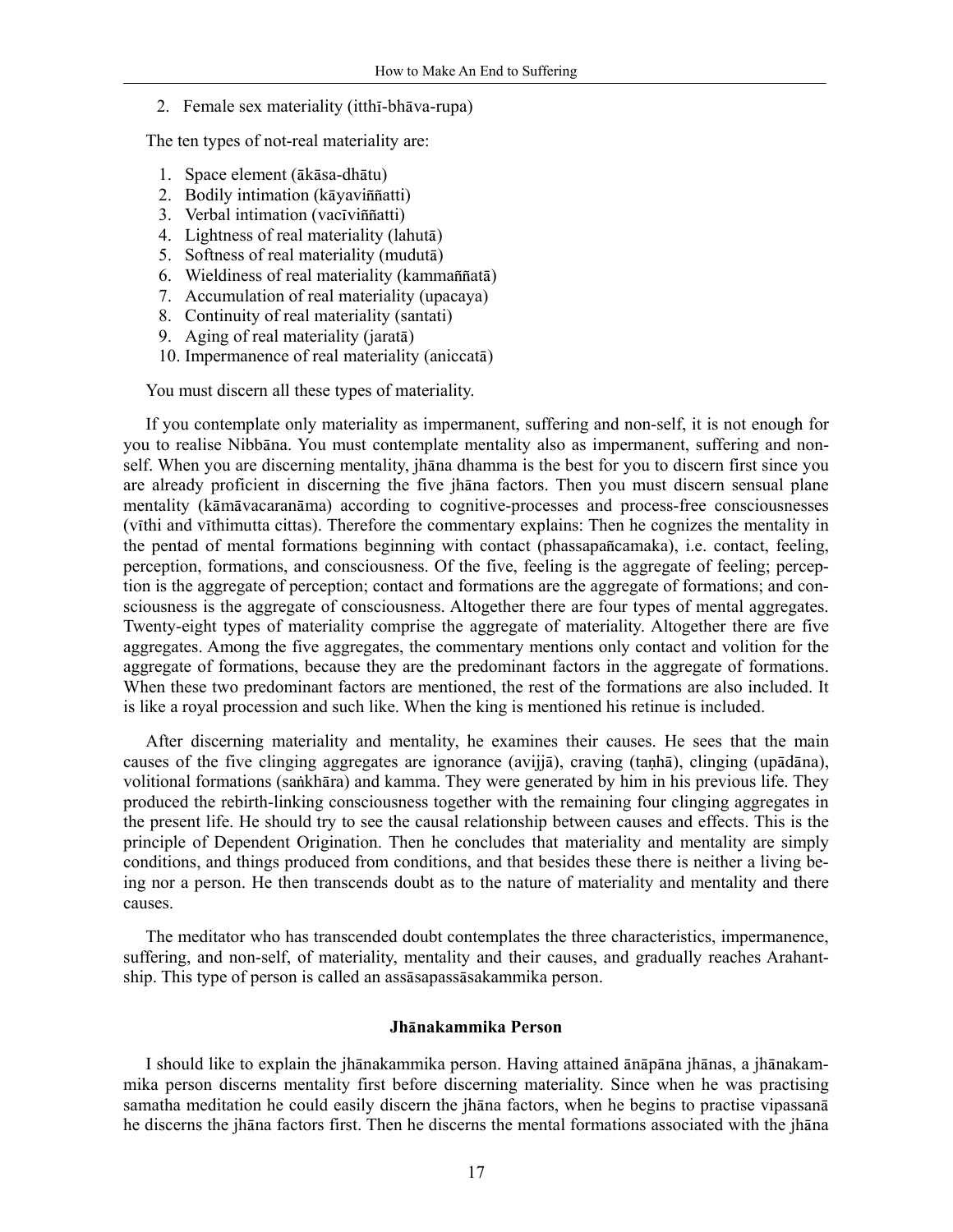factors. Those jhana factors and mental formations are called jhana dhammas. After discerning them he must examine thus: depending on what do these jhana dhammas arise? Then he sees that they arise dependent on the heart-base. The heart-base is, according to the Suttanta explanation, the produced body (karaja kaya) comprising four types of materiality: kamma-produced materiality, mindproduced materiality, temperature-produced materiality and nutriment-produced materiality. Then he must also discern sensual plane mentality and all other materiality.

The jhana dhammas and sensual plane mentality are mentality and the produced body is materiality. Having discerned them, he searches for their causes. He sees the causes by comprehending the sequence of dependent origination beginning with ignorance. He concludes that materiality and mentality comprise simply conditions and things produced by conditions and that besides these, there is neither a living being nor a person. Thus he transcends doubt.

The meditator who has transcended doubt contemplates the three characteristics, impermanence, suffering, and non-self, of materiality, mentality and their causes, and gradually reaches Arahantship. This type of person is called a jhanakammika person.

If you understand this explanation you will understand the following teachings of The Buddha. In the Mahasatipatthana Sutta, The Buddha taught vipassana meditation based on anapanasati as follows:

*'Thus he abides contemplating the body in the body internally. Or he abides contemplating the body in the body externally. Or he abides contemplating the body in the body both internally and externally.'* 

This is the beginning stage of vipassana for a bhikkhu who has practised anapanasati up to the fourth jhana. What is the *'body (k*a*ya)*'? According to the Patisambhidamagga there are three types of body:

- (1) the body of in-and-out breath (assassapassas kaya),
- (2) the produced body (karaja kaya), and
- (3) the body of mentality (n $\bar{a}$ ma kaya).

I have explained them before. I think you should have understood them by now.

## **How to Discern Mentality**

I have explained how to discern materiality in brief. Now I should like to explain how to discern mentality. If you want to discern, for example, the first anapana jhana dhammas, you should first enter the first ānāpāna jhāna. Having emerged from it you should discern bhavanga, the mind-door. When the anapana patibhaga nimitta appears in your bhavanga, you should discern the five jhana factors. When you were practising samatha meditation, you were able to discern them, thus this is not difficult for you. The only difference is that you should discern the five jhana factors occurring successively many times. If you discern them clearly, you can begin to discern, for example, consciousness. There are three ways to begin to discern mentality:

- (1) to begin with contact,
- (2) to begin with feeling, and
- (3) to begin with consciousness.

If you choose to begin with consciousness, which has the characteristic of cognizing the object, you should discern consciousness occurring successively many times. If you find yourself unable to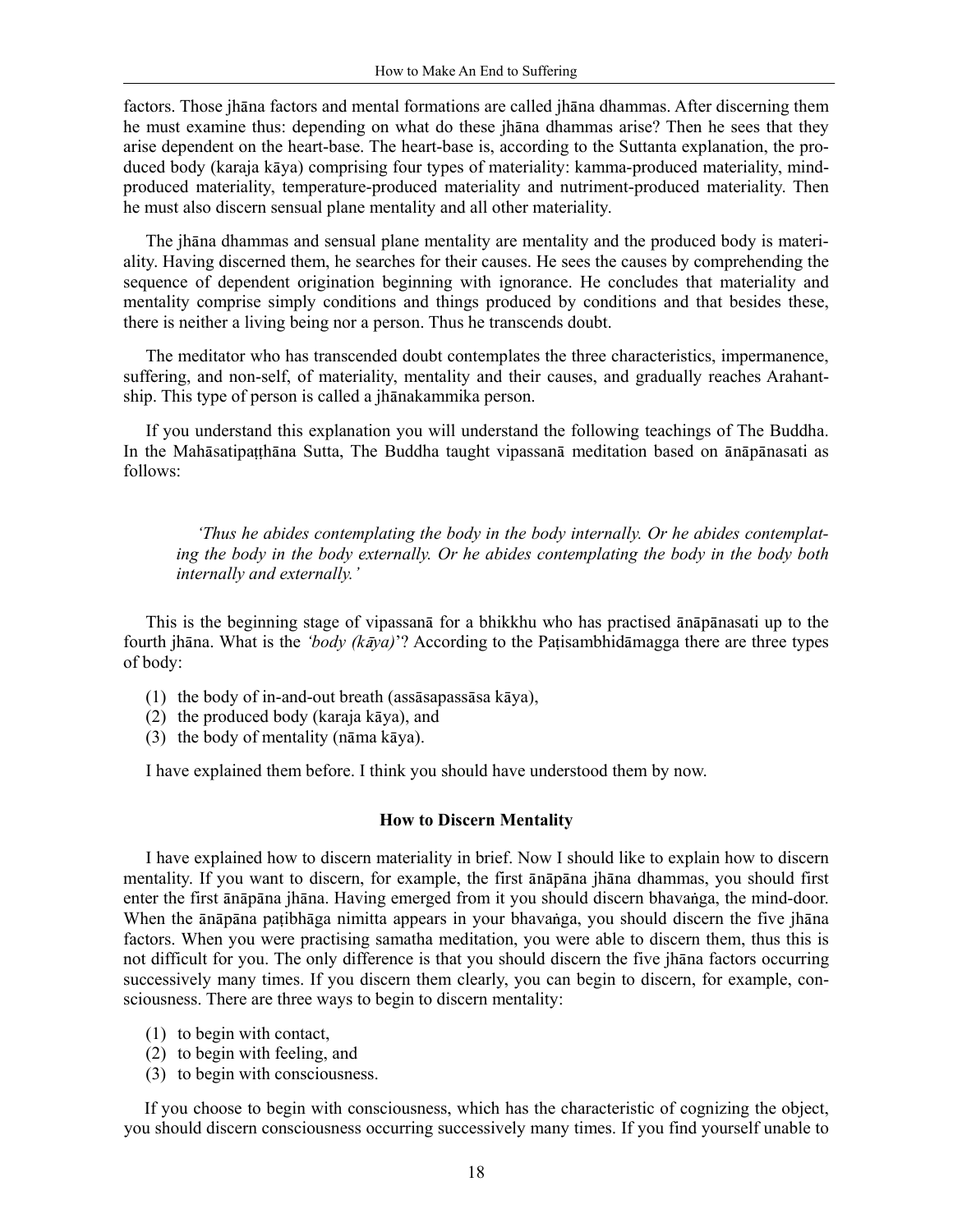discern you should repeat the procedure just mentioned: enter the first jhana, then emerge from it and discern bhavanga. When the anapana patibhaga nimitta appears in bhavanga, the mind-door, you should discern consciousness occurring successively many times. If you are able to discern consciousness you should increase the number of mentality you discern one at a time, to two (consciousness and contact), three, four…up to all the thirty-four mental formations of the first jhana. What are the thirty-four mental formations? They are consciousness, contact, feeling, perception, volition, one-pointedness, life faculty, attention, applied thought, sustained thought, decision, energy, joy, desire, faith, mindfulness, shame of wrongdoing, fear of wrongdoing, non-greed, nonhatred, neutrality of mind, tranquility of mental body, tranquility of consciousness, lightness of mental body, lightness of consciousness, malleability of mental body, malleability of consciousness, wieldiness of mental body, wieldiness of consciousness, proficiency of mental body, proficiency of consciousness, rectitude of mental body, rectitude of consciousness, and wisdom faculty.

Of the three types of body I mentioned just now, the body of in-and-out breath (assasapassasa kāya) and the produced body (karaja kāya) are the body of materiality (rūpa kāya). So we can say that there are only two types of body: the body of materiality (rūpa kāya) and the body of mentality (nama kaya). Why are they called a body? The reason is that they cannot arise alone but must arise as a group. Please notice that here body (kaya) means the body of ultimate materiality and the body of ultimate mentality.

# **Contemplating the External Body**

You must contemplate these bodies in the bodies. To contemplate only the internal body, however, is not enough for you to realise Nibbana. You must also contemplate the external body. Why? You have attachment, conceit and wrong view not only towards your own body, but also towards many external bodies. To remove the attachment, conceit and wrong view towards those external bodies, you must contemplate the external bodies also in the bodies. You may have pride depending on your son, husband or wife's achievement. To remove this pride you must contemplate their bodies as impermanent. To remove the attachment towards the external bodies you must discern them as suffering. You may think, 'this is my son, this is my daughter, this is my wife, or this is my husband.' To remove these wrong views you should contemplate their bodies as non-self. If you discern the external world with insight, you will see only ultimate materiality and mentality. The ultimate materiality and mentality are impermanent because as soon as they arise they pass away, suffering because they are always oppressed by the arising and passing-away, and non-self because there is no permanent self or stable substance that you can call, 'this is my son, this is my daughter, this is my husband, this is my wife, etc.' If you contemplate in this way, this contemplation will reduce your attachment, pride and wrong view. So The Buddha instructs:

*'Thus he abides contemplating the body in the body internally. Or he abides contemplating the body in the body externally. Or he abides contemplating the body in the body both internally and externally.'* 

Why does The Buddha instruct this? For beginners to contemplate the body in the body internally for only one sitting is not enough. You must practise for many days, or even many months. Then you should discern externally also. For beginners this practice will take a few days. After that, in one sitting you should contemplate body in the body both internally and externally again and again. To contemplate only once is not enough. Repeated contemplation is necessary. Only when you contemplate again and again can you suppress attachment, conceit, wrong view and other defilements.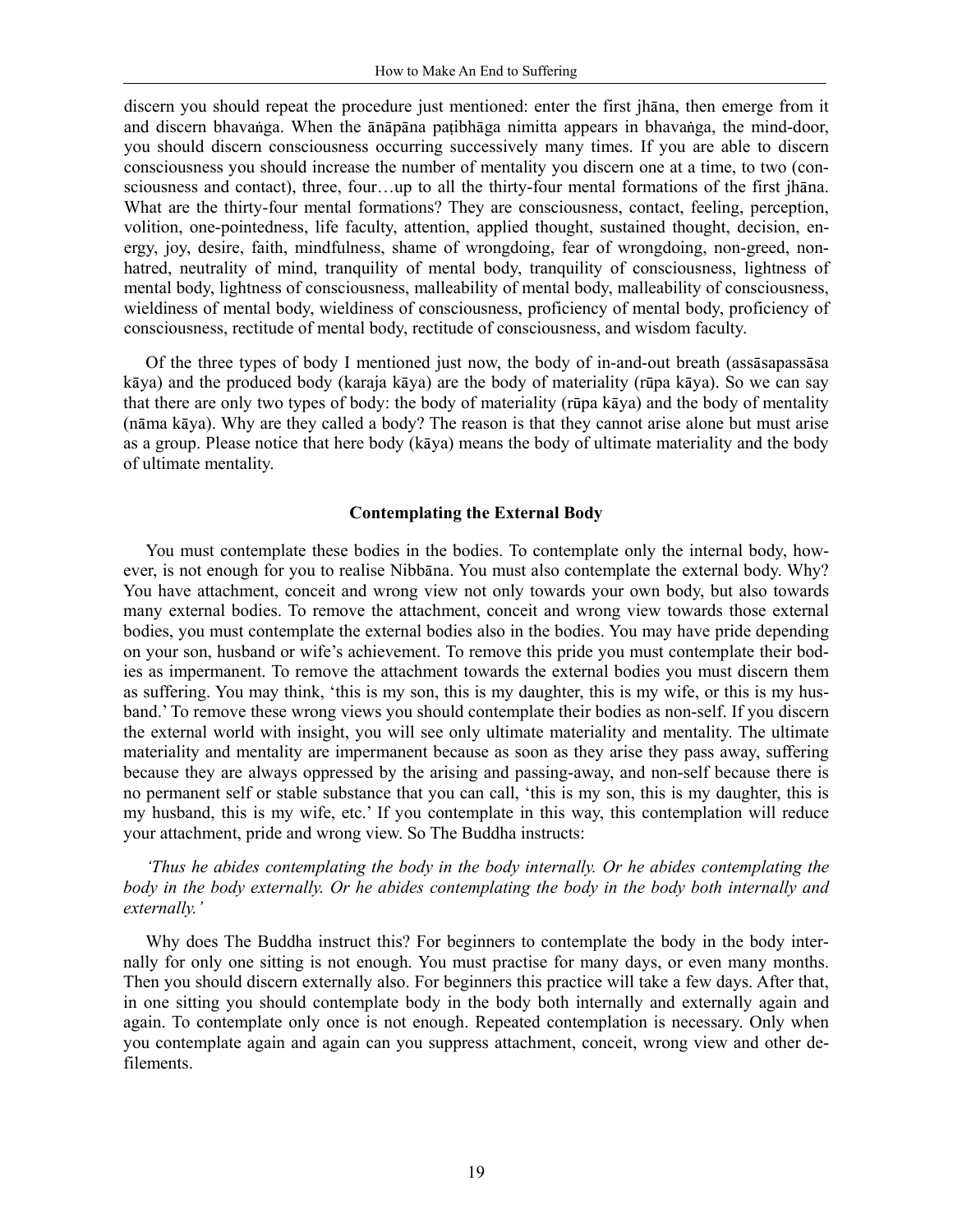# **Four Stages of Analysing Mentality-Materiality**

According to the classification of insight knowledges, this is only the Knowledge of Analysing Mentality-Materiality (nāmarūpa-pariccheda-ñāna). It is only the beginning stage of the purification of view (ditthi-visuddhi) and the foundation of vipassana. This insight knowledge can be divided into four stages: (1) the knowledge discerning materiality (rūpa-pariggaha-ñāṇa) whereby you discern materiality separately,  $(2)$  the knowledge discerning mentality (arūpa-pariggaha-ñāṇa) whereby you discern mentality separately, (3) the knowledge discerning mentality-materiality (rūpārūpapariggahañāņa) whereby you discern materiality and mentality together, and (4) the knowledge distinguishing mentality-materiality (nāma rūpa vavatthāna ñāņa or nāma rūpa pariccheda ñāņa) whereby you discern materiality and mentality together, and see that there is no self, no person, no being in them, but only materiality and mentality.

Therefore at this stage you should practise the following four steps: (1) to discern materiality internally and externally, (2) to discern mentality internally and externally, (3) to discern materiality and mentality together internally and externally, and (4) to distinguish materiality and mentality internally and externally. This is the first stage of vipassana mentioned in the Mahasatipatthana Sutta.

*'He abides contemplating the arising phenomena in the body. Or he abides contemplating the passing-away phenomena in the body. Or he abides contemplating both the arising and the passing-away phenomena in the body.'* 

In this stage three insight knowledges are combined together:

- 1. The Knowledge of Discerning Cause and Condition (paccaya pariggaha  $\tilde{n}$ ana) which discerns causes and effects.
- 2. The Knowledge of Comprehension (sammasana ñāṇa) which comprehends the impermanent, suffering and non-self natures of formations (sankhara).
- 3. The Knowledge of Arising and Passing-Away (udayabbaya  $\tilde{n}$ ana) which comprehends the arising and passing-away of formations as impermanent, suffering and non-self.

# **Two Types of Arising and Passing-Away**

There are two types of arising and passing-away (udayabbaya) of formations (sankhara):  $(1)$ causal arising and passing-away (paccayato udayabbaya), and (2) momentary arising and passingaway (khanato udayabbaya). Causal arising and passing-away can be divided into two parts: causal arising and causal passing-away. Because of the arising of causes, the five clinging aggregates arise. This is causal arising. Because of the remainderless cessation of causes, the five clinging aggregates completely cease without remainder. This is the causal passing-away.

The five clinging aggregates are the same as mentality-materiality. Twenty-eight types of materiality comprise the aggregate of materiality. Feeling is the aggregate of feeling. Perception is the aggregate of perception. The remaining mental concomitants comprise the aggregate of formations. The six types of consciousness comprise the aggregate of consciousness. Feeling, perception, formations and consciousness are mentality. So the five clinging aggregates are the same as mentalitymateriality. How should you discern the causal arising of mentality-materiality or the five clinging aggregates? This is the second stage of vipassana taught by the Buddha in the Mahasatipatthana Sutta. You should not skip stages in your practice. Please listen to what is the first stage again: You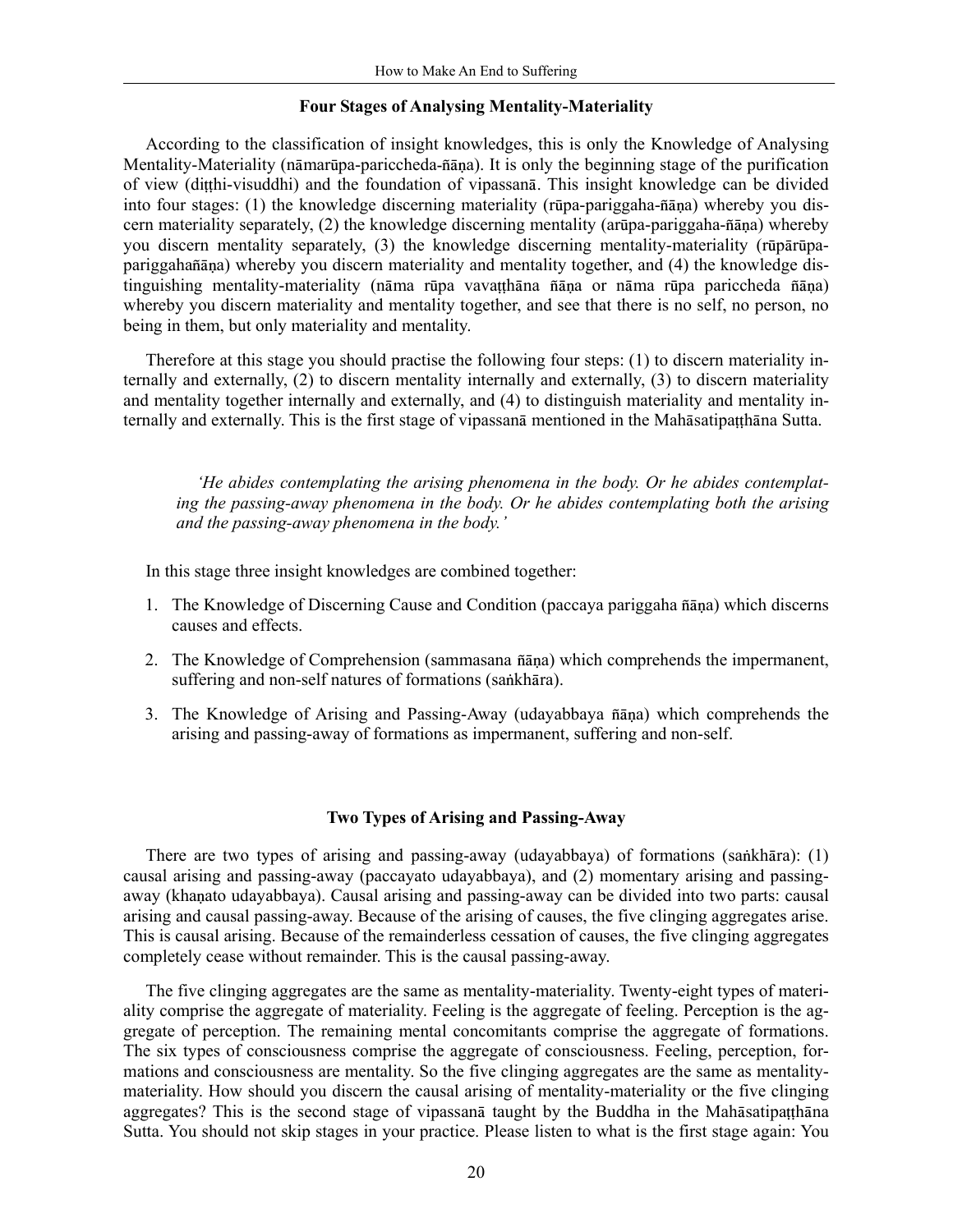must discern materiality internally and externally. You must discern mentality internally and externally. You must discern materiality and mentality together internally and externally. You must distinguish materiality and mentality internally and externally. Only after this can you proceed to the second stage.

## **The Causal Arising of Materiality and Mentality**

How should you discern the causal arising of materiality and mentality? After discerning materiality and mentality internally and externally, you should discern the nearest past materiality and mentality, for example, immediately before you began your sitting. Before sitting, please offer the Buddha candle light or water, wishing to become a bhikkhu in future life. After you begin your sitting, please notice the mental processes while offering and wishing for bhikkhu life. These are nearest mentalities. They are kamma-round (kamma-vatta) and defilement-round (kilesa-vatta). They arise depending on their respective bases, which are materialities. You must discern both the past materiality and mentality as if you were discerning external materiality and mentality. After discerning the nearest past materiality and mentality, you should slowly discern backwards to further past time, up to the rebirth-linking moment (patisandhi), the first moment of your present life.

If you are able to discern materiality and mentality at the rebirth-linking moment, you should discern further backwards to materiality and mentality in your past life. If you discern in this way, you may discern materiality and mentality at near-death moments of your past life. At that time one of the three signs usually appeared in your mind door (manodvara). The three signs are kamma, the sign of kamma (kamma nimitta) and the sign of the destination where you will be reborn (gati nimitta).

I will try to explain this with an example. A meditator discerned materiality and mentality at near-death moments in his past life. He saw a kamma nimitta that a man was offering candlelight to a Buddha image. After seeing the sign he discerned the materiality and mentality of the image of the man who was offering candlelight. How did he discern? He discerned the four elements in that image systematically. He saw kalapas and then analysed those kalapas to see ultimate materiality. Then he discerned mainly the fifty-four types of materiality in the heart, and then emphasised the heart-base because every `mind door consciousness arises dependent upon heart-base. When he did so he saw bhavanga, the mind-door, clearly. Different objects appeared in bhavanga. He discerned bhavanga forwards and backwards again and again. Why? Between bhavangas cognitive-processes usually occur. When he discerned those bhavangas he could easily discern those cognitiveprocesses. He found that when he was offering candlelight to The Buddha image, he wished to become a meditator bhikkhu in the next life. The mind making the offering arose as mind-door cognitive-processes. Each cognitive-process consisted of a mind-door adverting consciousness (manodvaravajjana) and seven impulsions (javana). In the mind-door adverting consciousness there were twelve mental formations. They are consciousness, contact, feeling, perception, volition, onepointedness, life faculty, attention, applied thought, sustained thought, decision and energy. In each impulsion there were thirty-four mental formations. They are consciousness, contact, feeling, perception, volition, one-pointedness, life faculty, attention, applied thought, sustained thought, decision, energy, joy, desire, faith, mindfulness, shame of wrongdoing, fear of wrongdoing, non-greed, non-hatred, neutrality of mind, tranquility of mental body, tranquility of consciousness, lightness of mental body, lightness of consciousness, malleability of mental body, malleability of consciousness, wieldiness of mental body, wieldiness of consciousness, proficiency of mental body, proficiency of consciousness, rectitude of mental body, rectitude of consciousness, and wisdom faculty. Those thirty-four mental formations are called volitional formations (sankhara). Of the thirty-four mental formations, volition was predominant. The volition was kamma. As soon as those volitional formations arose they passed away because they were impermanent. But they left behind the force of kamma in his mentality-materiality process. In the Kammapaccaya Section of the Patthana, the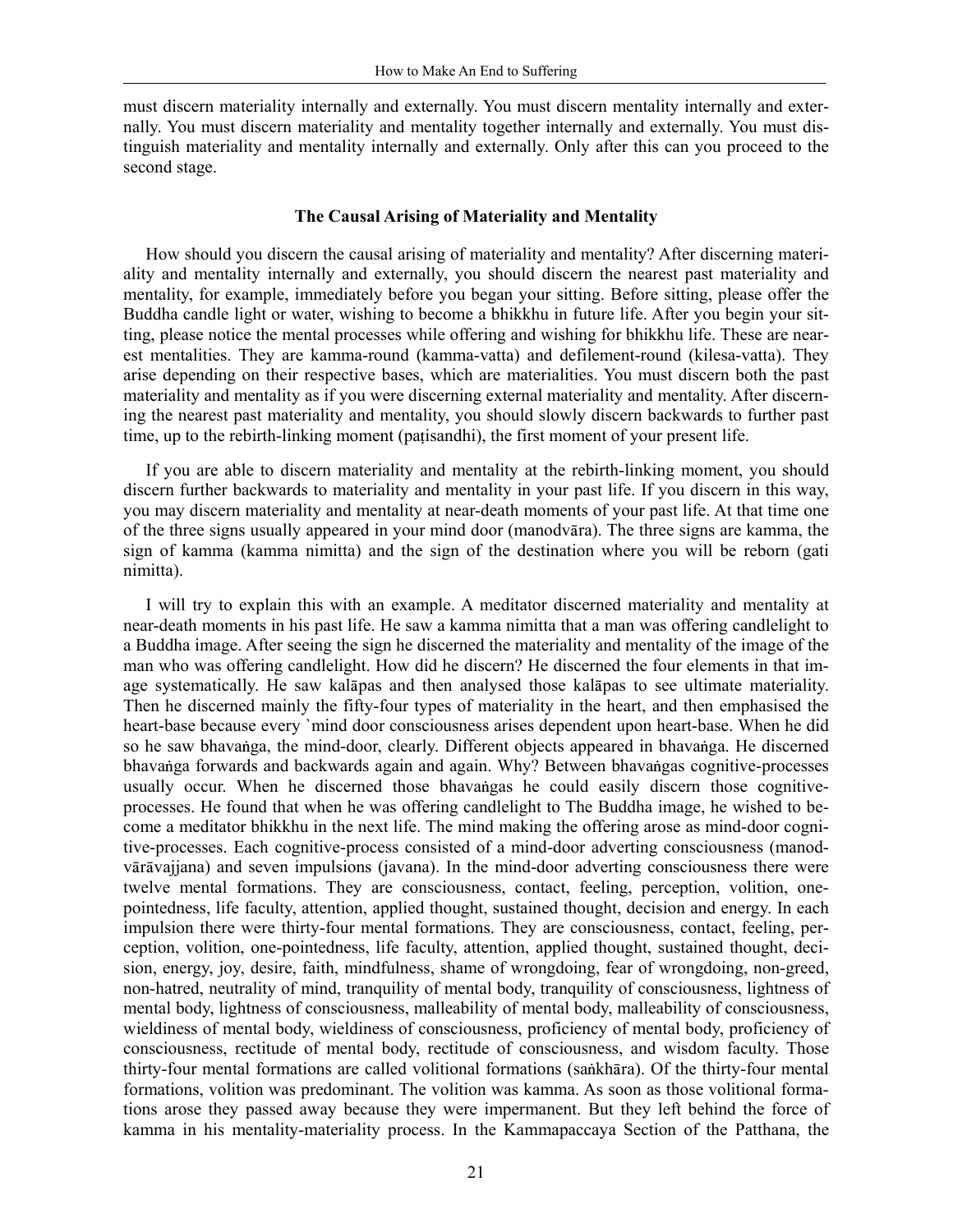force of kamma is called kamma.

Then he discerned the mind making the wish to become a meditator bhikkhu. It also arose as a mind-door cognitive-process. Each cognitive-process consisted of a mind-door adverting consciousness (manodvārāvajjana) and seven impulsions (javana). In the mind-door adverting consciousness there were twelve mental formations as mentioned above. In each impulsion there were twenty mental formations. They are consciousness, contact, feeling, perception, volition, onepointedness, life faculty, attention, applied thought, sustained thought, decision, energy, joy, desire, delusion, lack of moral shame, lack of moral fear, restlessness, greed and wrong view. Of the twenty mental formations ignorance (avijja), craving (tanha), clinging (upadana) are predominant. What is ignorance? According to The Buddha's teaching, our body and mind are only ultimate materiality and mentality. If we know them as materiality and mentality, it is correct. This is insight knowledge, Right View (samma-ditthi). But if we see them as a man, woman, bhikkhu, or bhikkhuni, this is wrong. This is called ignorance or delusion. Depending on the ignorance, he wished to become a meditator bhikkhu; this is craving. He clung to that meditator bhikkhu's life; this is clinging. Ignorance, craving and clinging are called the defilement round (kilesavatta), the defilements that produce the round of rebirths.

Altogether there were five past causes, ignorance (avijja), craving (tanha), clinging (upadana), volitional formations (sankhāra) and kamma.

Then he discerned the five aggregates at the rebirth-linking moment (patisandhi) in his present life. At that moment, there were thirty types of materiality. They arose as three types of kalapas, namely, the body-decad kalapa, sex-decad kalapa and heart-decad kalapa. In each type of kalapa there were ten types of materiality.

Then he discerned back and forth between those thirty types of materiality and the five past causes, ignorance, craving, clinging, volitional formations and kamma. He paid special emphasis on the force of kamma to check whether it produced those thirty types of materiality. He checked this again and again, and was able to see that it did. This is the example of a meditator.

If you practise in this way you can easily understand that the force of kamma accumulated in your past life produced the materiality aggregate at your rebirth-linking moment. How? At that time you should have already understood how does the consciousness arising dependent on the heartbase produces mind-produced materiality, and have already known their causal relationship. In the same way, there is a causal relationship between the force of kamma and kamma-produced materiality. If you see the causal relationship, you should discern that because of the arising of ignorance, craving, clinging, volitional formations and kamma, materiality arose at the rebirth-linking moment.

 Then you should also discern the causal relationship between the force of kamma in your past life and the present life mentality at the rebirth-linking moment. Then you should discern the causal relationship between the force of kamma and the resultant aggregates throughout your present life. Especially you should emphasize the six door cognitive-processes (citta-vithi). You discern that because of the arising of ignorance, craving, clinging, volitional formations and kamma the aggregate of materiality arises. Ignorance, craving, clinging, volitional formations and kamma are the causes, and the aggregate of materiality is the effect. This is the discernment of causal arising of formations. The insight discerning this is the Knowledge of Discerning Cause and Condition (paccayapariggaha-ñāna).

#### **Contemplating the Passing-Away Phenomena**

Having taught the discernment of causal arising of formations, The Buddha taught: *'Or he abides contemplating the passing-away phenomena in the body.'* This means that you should also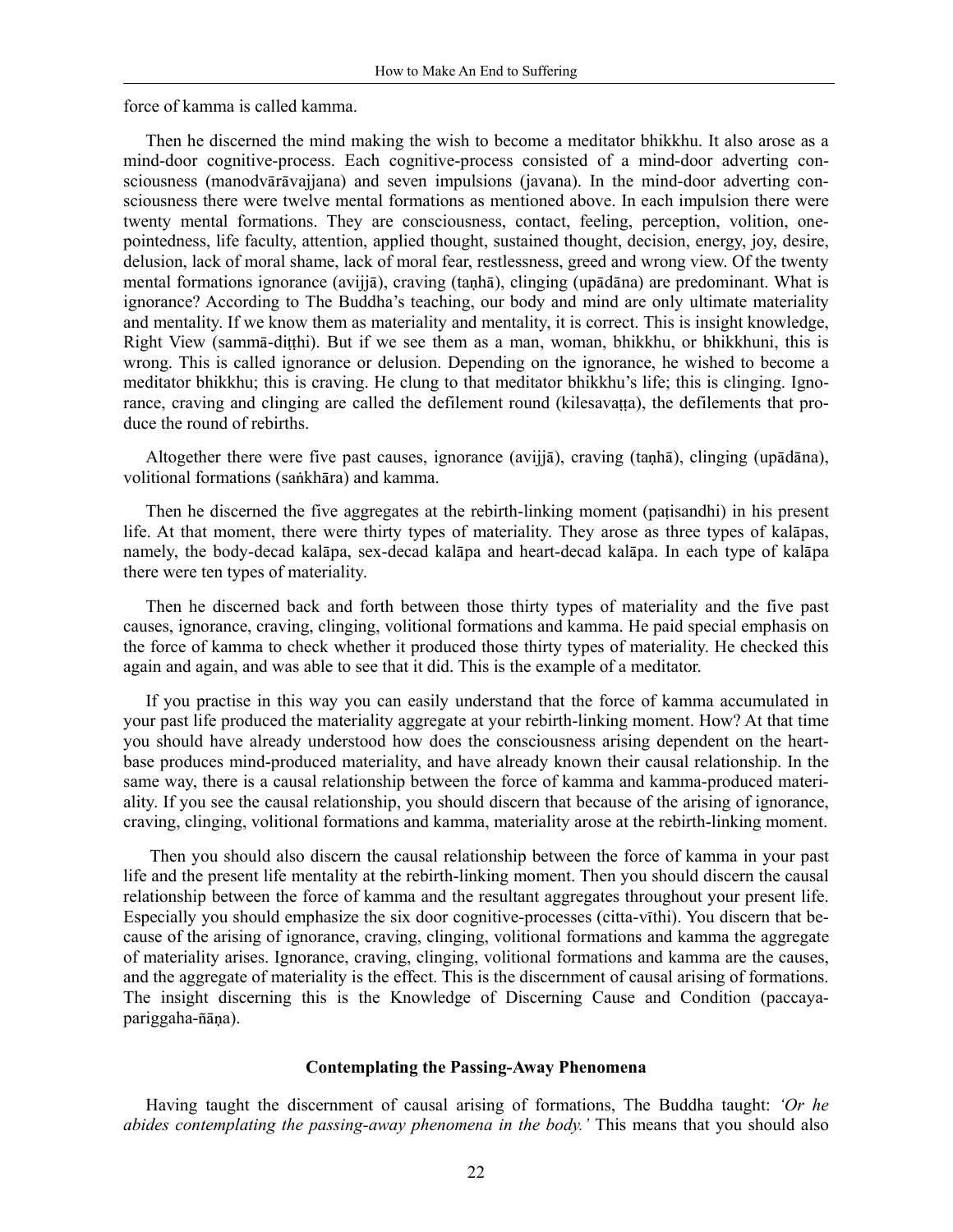discern that because of the remainderless cessation of the five causes the five aggregates cease completely without remainder. This is paccayato vaya dassana ñāna, the insight knowledge that sees the remainderless cessation of causes and effects.

When will the five predominant causes, ignorance, craving, clinging, volitional formations and kamma, cease completely without remainder? According to The Buddha's teaching, the defilements will cease completely without remainder when you attain Arahantship. Because of the remainderless cessation of defilements, kamma cannot produce any results after Parinibbana. Your Arahanta Path will completely destroy the five causes without remainder. Because of the remainderless cessation of the five causes, after Parinibbana all five aggregates will cease completely without remainder. You must try to see this cessation, because The Buddha instructs in the Mahāsatipatthana Sutta that *'he abides contemplating the passing-away phenomena in the body.'* You should not forget that here the 'body' means the body of materiality (rūpakāya) and the body of mentality (nāmakāya).

Now you are not Arahants yet. When will you attain Arahantship? Will it be in the present life or in one of the future lives? If you practise hard and if you have enough parami, you may attain Arahantship in this very life. Even then it is also called the future from the view of momentary arising and passing-away, because now you are still a worldling. If you will attain Arahantship in one of the future lives, the time up to that life is also your future. When you attain Arahantship all the five causes will completely cease without remainder. You should try to see this cessation. And again when you take Parinibbana, all the five aggregates will completely cease without remainder. You must try to see this cessation too. If you see these two types of cessation, you should contemplate that because of the remainderless cessation of the five causes, the five aggregates also completely cease without remainder. This type of insight knowledge is called vayato udayabbaya dassana ñāņa, the insight knowledge that sees the remainderless cessation of causes and their effects.

So if you want to know the causal relationship between cause and effect with your direct insight knowledge, you should discern the past, present and future materiality and mentality. Do you think that in the Mahasatipatthana Sutta The Buddha taught only about the present? If you understand the meaning of The Buddha's teaching, you would not think so. The past, present and future materiality and mentality are to be discerned with insight knowledge. They are the objects of insight knowledge. Without discerning the past, present and future materiality and mentality, you cannot understand the principle of dependent origination with your direct insight knowledge. If you do not understand it, you cannot escape from the round of rebirths. You cannot discern the arising and passing-away of causes and effects. You cannot contemplate both causes and effects as impermanent, suffering and non-self. If you cannot do so, you cannot escape from the round of rebirths because the Buddha mentions so in the Mahanidana Sutta.

# **Contemplating Both the Arising and Passing-Away**

## **Phenomena**

Then The Buddha taught: *'Or he abides contemplating both the arising and passing-away phenomena in the body.'* This means that you must discern the arising and passing-away by way of causal relationship and by way of momentary existence. How should you discern? For example, because of the arising of the five causes, the five aggregates arise; because of the remainderless cessation of the five causes, the five aggregates completely cease without remainder. This is the Knowledge of Causal Arising and Passing-Away (paccayato udayabbaya ñāṇa). As soon as the five causes arise they pass away, so they are impermanent. As soon as the five aggregates arise they pass away, so they also are impermanent. To know this is the Knowledge of Momentary Arising and Passing-Away (khanato udayabbaya ñāna). In this stage you must discern both causal and momentary arising and passing-away in detail.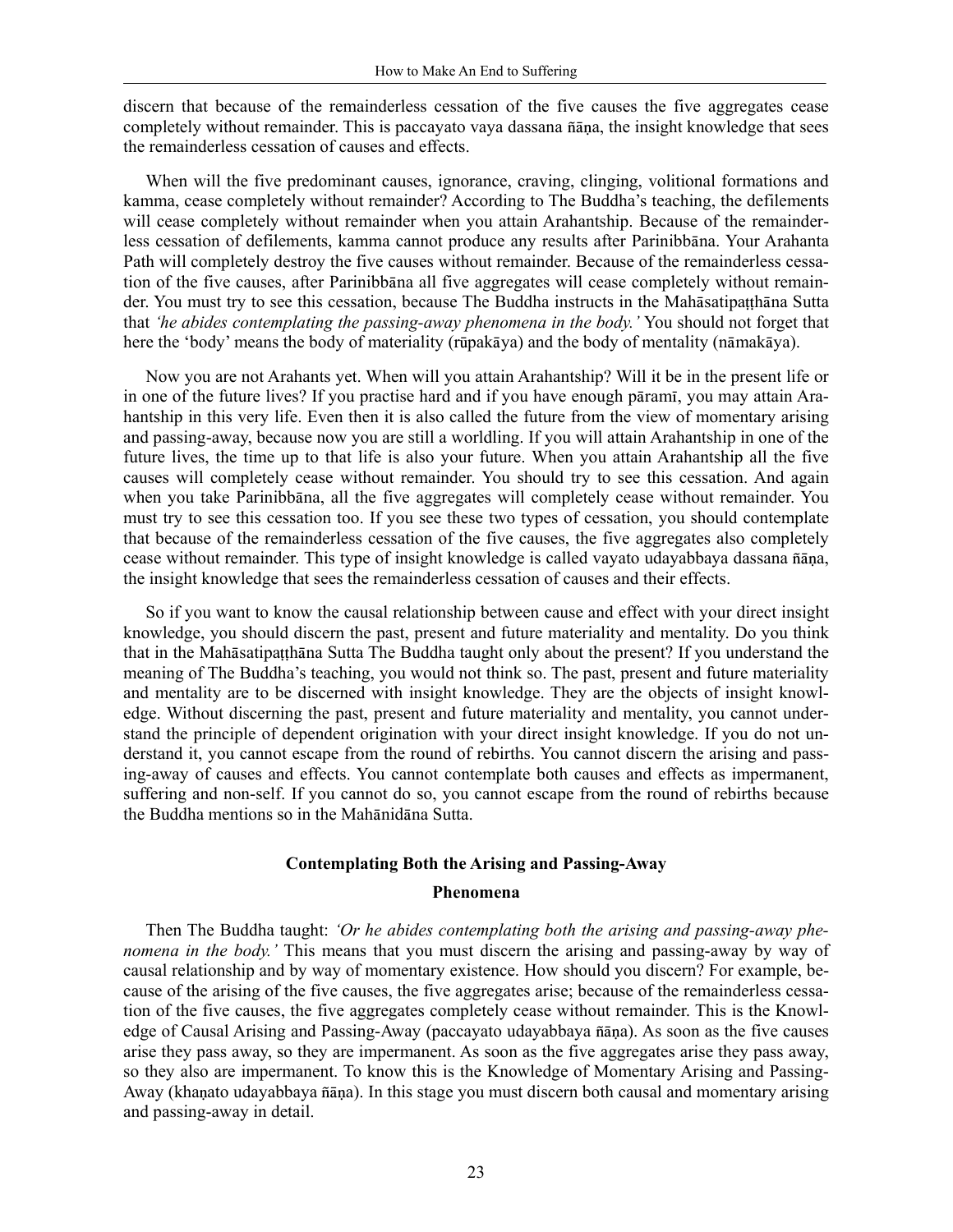Before you see the arising and passing-away clearly from moment to moment, if you contemplate both cause and effect as impermanent, suffering and non-self, that insight knowledge is called the Knowledge of Comprehension (sammasanañana). When you see the arising and passing-away in each consciousness moment clearly, that insight knowledge is called the Knowledge of Arising and Passing-Away (udayabbaya ñāna).

## **The Causal Arising and Passing-Away for** A**n**a**p**a**na**

 Now I want to give the commentary's explanation about this arising and passing-away. Since this is the anapana section, the commentary also explains the causal arising and passing-away only for anapana.

*'He abides contemplating the arising phenomena in the body.'* Just like air moves back and forth depending on the smith's bellows' skin, the bellows' spout, and appropriate effort, so too, depending on the produced body, nasal aperture, and the mind of the bhikkhu, the body of in-and-out breath moves back and forth. The produced body etc. are the origin. One who contemplates thus abides contemplating the arising phenomena in the body.

You may not understand its meaning, I think. I should like to explain a little more. When you discern the four elements in your breath, you will see many kalapas. If you analyse them you will see nine types of ultimate materiality. Why do they arise? If you remove your whole body, can the breath arise on its own? Without your body the breath cannot arise. If you analyse your body you may see the four types of materiality: kamma-produced materiality, mind-produced materiality, temperature-produced materiality and nutriment-produced materiality. These four types of materiality are called the produced body (karaja-kaya). Without the produced body the body of in-and-out breath cannot arise. So it is a cause for the arising of breath. Without the mind the breath also cannot arise, so the mind is another cause. The produced body is like the smith's bellow; your nasal aperture is like the bellow's spout; and the mind is like the appropriate effort. The produced body, mind and nasal aperture are the causes for the body of in-and-out breath to arise. You should discern the arising phenomena. Among these causes mind is the most important. But the mind arises depending on the produced body. So inevitably the produced body is also a cause. This is the causal relationship for in-and-out breath.

However, to discern the in-and-out breath in this way alone is not enough. You must also discern the causes for the five clinging aggregates, namely, ignorance, craving, clinging, volitional formations and the force of kamma. These five past causes produce the present five clinging aggregates. In the same way, the five past causes in the second past life produced the five clinging aggregates in the first past life. The five present causes will produce the five clinging aggregates in the future life. You should discern causes and effects in this way, past, present and future.

Then the commentary explains the causal passing-away for in-and-out breath. *'Or he abides contemplating the passing-away phenomena in the body,*' In whatever way, the air does not proceed when the bellows' skin is taken off, the bellows' spout is broken, and the appropriate exertion is absent. In the same way, when the produced body breaks up, the nasal aperture is destroyed, and the mind has ceased to function, the breath stops. Thus through the ending of the produced body, the nasal aperture and the mind there comes to be the ending of respiration.

Then you should discern that because of the remainderless cessation of the five causes, the five aggregates also will cease completely without remainder in the future. If one contemplates thus we say that one abides contemplating the passing-away phenomena or the causal passing-away of the body. You should also contemplate both the arising and passing-away phenomena in the body. Then The Buddha continues to teach the third stage of vipassana: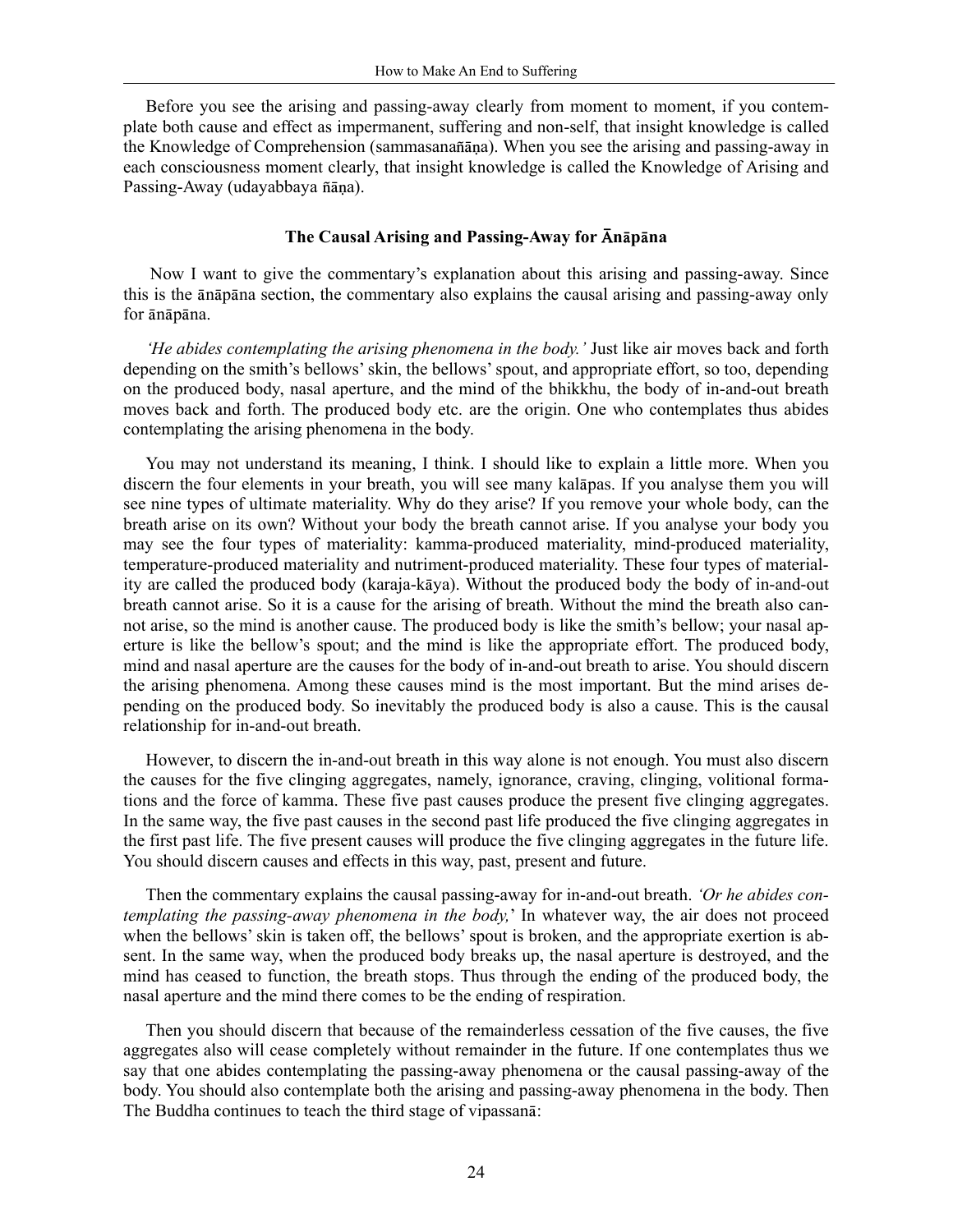# **The Third Stage of Vipassan**a

*'Or mindfulness that 'there is only the body' is established in him just to the extent merely necessary for further measure of knowledge and mindfulness.'* 

Mindfulness is established for the meditator through careful scrutiny. He thinks: There is only the body, that is, only the materiality and mentality, but there is no being, no person, no woman, no man, no self, nothing pertaining to a self, no 'I', nothing that is mine, no one, and nothing belonging to anyone.

What does it mean? This passage refers to the higher insight knowledges from the Knowledge of Dissolution (bhangañāna) to the Knowledge of Equanimity Towards Formations (sankhārūpekkhāfiana). If a meditator contemplates both the arising and passing-away of formations as I mentioned before, when his insight knowledge becomes sharp, he should pay attention to only the passingaway. Slowly he will no longer apprehend the arising stage, but only the passing-away. At that time he will not see kalapas. He will see only ultimate materiality and mentality. These dhammas are always passing-away. At that time he will see no beings, no person, no woman, no man, no self, no I, nothing that is mine, no one and nothing belonging to anyone, because he sees only the passingaway of ultimate materiality and mentality. He does not even see kalapas then.

*'Mindfulness that 'there is only the body' is established in him just to the extent merely necessary for further measure of knowledge and mindfulness.'*

The passage '*to the extent merely necessary*' denotes the purpose. This is said: The mindfulness established is not for any other purpose. What is the purpose for which it is established? '*For further measure of knowledge and mindfulness*' means that it is just for the sake of a wider and wider, or deeper and deeper measure of knowledge and of mindfulness. For the increase of mindfulness and clear comprehension is the meaning.

If a meditator sees only the passing-away and contemplates both ultimate materiality and mentality as well as insight knowledge as impermanent, suffering and non-self alternately, slowly his insight knowledge will become mature. As a result his controlling faculties also will become mature, whereby he will attain the path knowledge and fruition knowledge, which take Nibbana as object. If he realises Nibbana stage by stage, finally he will attain Arahantship. With regard to Arahantship The Buddha explains as follows:

## *'And he abides independent, not clinging to anything in the world.'*

'*And he abides independent*' means that he abides freed from dependence on craving and wrong views. *'Not clinging to anything in the world'*: In regard to materiality, feeling, perception, formations or consciousness, he does not think, 'this is my self or this belongs to my self'. Why? Because his path knowledges have completely destroyed both craving and wrong view.

This is a brief way from anapanasati to Arahantship. If you practise systematically in this way and if you have enough parami, you will realise Nibbana in this life.

As a conclusion to the anapana section The Buddha says:

*'Bhikkhus, this is how a bhikkhu abides contemplating the body in the body.'*